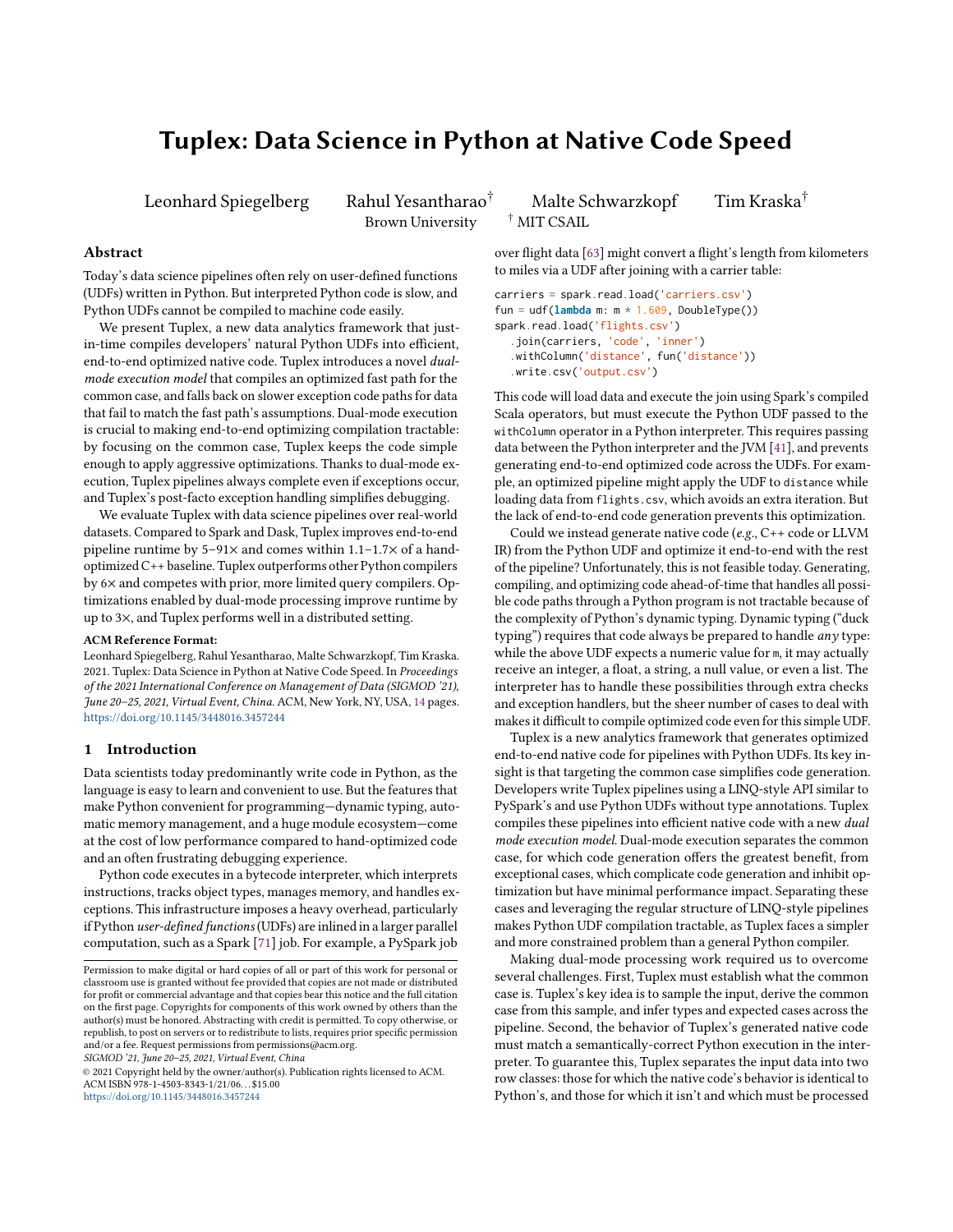in the interpreter. Third, Tuplex's generated code must offer a fast bail-out mechanism if exceptions occur within UDFs (e.g., a division by zero), and resolve these in line with Python semantics. Tuplex achieves this by adding lightweight checks to generated code, and leverages the fact that UDFs are stateless to re-process the offending rows for resolution. Fourth, Tuplex must generate code with high optimization potential but also achieve fast JIT compilation, which it does using tuned LLVM compilation.

Dual mode processing enables compilation, but has another big advantage: it can help developers write more robust pipelines that never fail at runtime due to dirty data or unhandled exceptions. Tuplex detects exception cases, resolves them via slow-path execution if possible, and presents a summary of the unresolved cases to the user. This helps prototype data wrangling pipelines, but also helps make production pipelines more robust to data glitches.

The focus of this paper is primarily on multi-threaded processing on a single server, but Tuplex is a distributed system, and we show results for a preliminary backend based on AWS lambda functions. In summary, we make the following principal contributions:

- (1) We combine ideas from query compilation with speculative compilation techniques in the dual-mode processing model for data analytics: an optimized common-case code path processes the bulk of the data, and a slower fallback path handles rare, non-conforming data without inhibiting optimization.
- (2) We observe that data analytics pipelines with Python UDFs unlike general Python programs—have sufficient structure to make compilation without type annotations feasible.
- (3) We build and evaluate Tuplex, the first data analytics system to embed a Python UDF compiler with a query compiler.

We evaluated our Tuplex prototype over real-world datasets, including Zillow real estate adverts, a decade of U.S. flight data [\[63\]](#page-13-2), and web server logs from a large university. Tuplex outperforms single-threaded Python and Pandas by 5.8–18.7×, and parallel Spark and Dask by 5.1–91× ([§6.1\)](#page-6-0). Tuplex outperforms general-purpose Python compilers by 6–24×, and its generated code comes within 2× of the performance of Weld [\[50\]](#page-13-3) and Hyper [\[25\]](#page-12-1) for pure query execution time, while achieving 2–7× faster end-to-end runtime in a realistic data analytics setting ([§6.3\)](#page-8-0). Tuplex's dual-mode processing facilitates end-to-end optimizations that improve runtime by up to 3× over simple UDF compilation ([§6.4\)](#page-10-0). Finally, Tuplex performs well on a single server and distributedly across a cluster of AWS Lambda functions ([§6.5\)](#page-11-0); and anecdotal evidence suggests that it simplifies the development and debugging of data science pipelines ([§7\)](#page-11-1). Tuplex is open-source at [https://tuplex.cs.brown.edu.](https://tuplex.cs.brown.edu)

# 2 Background and Related Work

Many prior attempts to speed up data science via compilation or to compile Python to native code exist, but they fall short of the ideal of compiling end-to-end optimized native code from UDFs written in natural Python. We discuss key approaches and systems in the following; Table [1](#page-2-0) summarizes the key points.

Python compilers. Building compilers for arbitrary Python programs, which lack the static types required for optimizing compilation, is challenging. PyPy [\[55\]](#page-13-4) reimplements the Python interpreter in a compilable subset of Python, which it JIT-compiles via LLVM (i.e., it creates a self-compiling interpreter). GraalPython [\[48\]](#page-13-5) uses

the Truffle [\[23\]](#page-12-2) language interpreter to implement a similar approach while generating JVM bytecode for JIT compilation. Numba [\[30\]](#page-12-3) JIT-compiles Python bytecode for annotated functions on which it can perform type inference; it supports a subset of Python and targets array-structured data from numeric libraries like NumPy [\[2\]](#page-12-4).

All of these compilers either myopically focus on optimizing hotspots without attention to high-level program structure, or are limited to a small subset of the Python language (e.g., numeric code only, no strings or exceptions). Pyston [\[39\]](#page-12-5) sought to create a full Python compiler using LLVM, but faced memory management and complexity challenges [\[38\]](#page-12-6), and offers only a 20% performance gain over the interpreter in practice [\[40\]](#page-12-7).

Python transpilers. Other approaches seek to cross-compile Python into other languages for which optimizing compilers exist. Cython [\[4\]](#page-12-8) unrolls the CPython interpreter and a Python module into C code, which interfaces with standard Python code. Nuitka [\[16\]](#page-12-9) cross-compiles Python to C++ and also unrolls the interpreter when cross-compilation is not possible. The unrolled code represents a specific execution of the interpreter, which the compiler may optimize, but still runs the interpreter code, which compromises performance and inhibits end-to-end optimization.

Data-parallel IRs. Special-purpose native code in libraries like NumPy can speed up some UDFs [\[22\]](#page-12-10), but such pre-compiled code precludes end-to-end optimization. Data-parallel intermediate representations (IRs) such as Weld [\[50\]](#page-13-3) and MLIR [\[31\]](#page-12-11) seek to address this problem. Weld, for example, allows cross-library optimization and generates code that targets a common runtime and data representation, but requires libraries to be rewritten in Weld IR. Rather than requiring library rewrites, Mozart [\[51\]](#page-13-6) optimizes cross-function data movement for lightly-annotated library code. All of these lack a general Python UDF frontend, assume static types, and lack support for exceptions and data type mismatches.

Query compilers. Query compilers turn SQL into native code [\[1,](#page-12-12) [27,](#page-12-13) [58,](#page-13-7) [60,](#page-13-8) [72\]](#page-13-9), and some integrate with frameworks like Spark [\[12\]](#page-12-14). The primary concern of these compilers is to iterate efficiently over preorganized data [\[26,](#page-12-15) [59\]](#page-13-10), and all lack UDF support, or merely provide interfaces to call precompiled UDFs written e.g. in C/C++.

Simple UDF compilers. UDF compilation differs from traditional query compilation, as SQL queries are declarative expressions. With UDFs, which contain imperative control flow, standard techniques like vectorization cannot apply.While work on peeking inside imperative UDFs for optimization exists [\[18\]](#page-12-16), these strategies fail on Python code. Tupleware [\[6\]](#page-12-17) provides a UDF-aware compiler that can apply some optimizations to black-box UDFs, but its Python integration relies on static type inference via PYLLVM [\[17\]](#page-12-18), and it lacks support for common features like optional(None-valued) inputs, strings, and exceptions in UDFs. Tuplex supports all of these.

Exception handling. Inputs to data analytics pipelines often include "dirty" data that fails to conform to the input schema. This data complicates optimizing compilation because it requires checks to detect anomalies and exception handling logic. Load reject files [\[8,](#page-12-19) [37,](#page-12-20) [54\]](#page-13-11) help remove ill-formed inputs, but they solve only part of the problem, as UDFs might themselves encounter exceptions when processing well-typed inputs (e.g., a division by zero, or None values). Graal speculatively optimizes for exceptions [\[11\]](#page-12-21) via polymorphic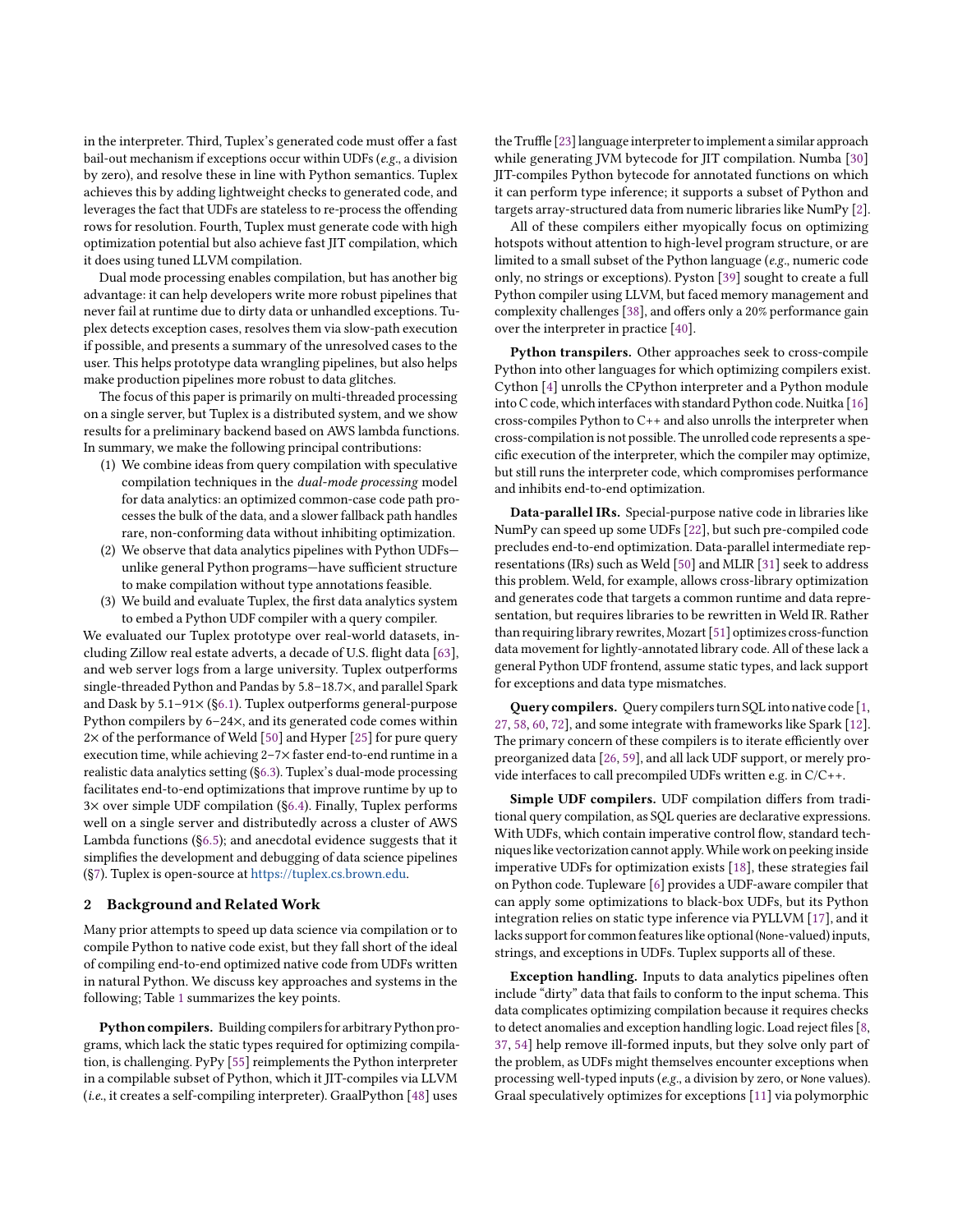<span id="page-2-0"></span>

| <b>System Class</b>           | Examples                                         | Limitations                                                                                                                                             |
|-------------------------------|--------------------------------------------------|---------------------------------------------------------------------------------------------------------------------------------------------------------|
| <b>Tracing JIT Compilers</b>  | PyPy [55], Pyston [39]                           | Require tracing to detect hotspots, cannot reason about high-level program structure,<br>generated code must cover full Python semantics (slow).        |
| Special Purpose JIT Compilers | Numba [30], XLA [32],<br>Glow $\lceil 56 \rceil$ | Only compile well-formed, statically typed code, enter interpreter otherwise; use<br>their own semantics, which often deviate from Python's.            |
| <b>Python Transpilers</b>     | Cython [4], Nuitka [16]                          | Unrolled interpreter code is slow and uses expensive Python object representation.                                                                      |
| Data-parallel IRs             | Weld [50], MLIR [31]                             | No compilation from Python; static typing and lack exception support.                                                                                   |
| <b>SQL Query Compilers</b>    | Flare [12], Hyper [45]                           | No Python UDF support.                                                                                                                                  |
| Simple UDF Compiler           | Tupleware [6]                                    | Only supports UDFs for which types can be inferred statically, only numerical types,<br>no exception support, no polymorphic types (e.g., NULL values). |

Table 1: Classes of existing systems that compile data analytics pipelines or Python code. All have shortcomings that either prevent full support for Python UDFs, or prevent end-to-end optimization or full native-code performance.

inline caches—an idea also used in the V8 JavaScript engine—but the required checks and guards impose around a 30% overhead [\[10\]](#page-12-24). Finally, various dedicated systems track the impact of errors on models [\[28\]](#page-12-25) or provide techniques to compute queries over dirty data [\[66,](#page-13-13) [68\]](#page-13-14), but they do not integrate well with compiled code.

Speculative processing. Programming language research on speculative compilation pioneered native code performance for dynam-ically-typed languages. Early approaches, like SELF [\[5\]](#page-12-26), compiled multiple, type-specialized copies of each control flow unit (e.g., procedure) of a program. This requires variable-level speculation on types, and results in a large amount of generated code. State-ofthe-art tracing JITs apply a dynamic variant of this speculation and focus on small-scale "hot" parts of the code only (e.g., loops).

A simpler approach than trying to compile general Python is to have Python merely act as a frontend that calls into a more efficient backend. Janus [\[19,](#page-12-27) [20\]](#page-12-28) applies this idea to TensorFlow, and Snek [\[9\]](#page-12-29) takes it one step further by providing a general mechanism to translate imperative Python statements of any framework into calls to a framework's backend. While these frameworks allow for imperative programming, the execution can only be efficient for Python code that maps to the operators offered by the backend. To account for Python's dynamic types, such systems may have to speculate on which backend operators to call. In addition, the backend's APIs may impose in-memory materialization points for temporary data, which reduce performance as they add data copies.

In big data applications, efficient data movement is just as important as generating good code: better data movement can be sufficient to outperform existing JIT compilers [\[51\]](#page-13-6). Gerenuk [\[44\]](#page-12-30) and Skyway [\[46\]](#page-12-31) therefore focus on improving data movement by specializing serialization code better within the HotSpot JVM.

Tuplex. In Tuplex, UDFs are first-class citizens and are compiled just-in-time when a query executes. Tuplex solves a more specialized compilation problem than general Python compilers, as it focuses on UDFs with mostly well-typed, predictable inputs. Tuplex compiles a fast path for the common-case types (determined from the data) and expected control flow, and defers rows not suitable for this fast path to slower processing (e.g., in the interpreter). This simplifies the task sufficiently to make optimizing compilation tractable.

Tuplex supports natural Python code rather than specific libraries (unlike Weld or Numba), and optimizes the full end-to-end pipeline, including UDFs, as a single program. Tuplex generates at most three different code paths to bound the cost of specialization (unlike SELF); and it speculates on a per-row basis, compared to a per-variable basis in SELF and whole-program speculation in Janus. Tuplex uses the fact that UDFs are embedded in a LINQ-style program to provide high-level context for data movement patterns and to make compilation tractable. Finally, Tuplex makes exceptions explicit, and handles them without compromising the performance of compiled code: it collects exception-triggering rows and batches their processing, rather than calling the interpreter from the fast path.

# <span id="page-2-1"></span>3 Tuplex Overview

Tuplex is a data analytics framework with a similar user experience to e.g., PySpark, Dask, or DryadLINQ [\[70\]](#page-13-15). A data scientist writes a processing pipeline using a sequence of high-level, LINQ-style operators such as map, filter, or join, and passes UDFs as parameters to these operators (e.g., a function over a row to map). E.g., the PySpark pipeline shown in [§1](#page-0-0) corresponds to the Tuplex code:

```
c = \text{tuples}.Context()carriers = c.csv('carriers.csv')
c.csv('flights.csv')
 .join(carriers, 'code', 'code')
 .mapColumn('distance', lambda m: m * 1.609)
 .tocsv('output.csv')
```
Like other systems, Tuplex partitions the input data (here, the CSV files) and processes the partitions in a data-parallel way across multiple executors. Unlike other frameworks, however, Tuplex compiles the pipeline into end-to-end optimized native code before execution starts. To make this possible, Tuplex relies on a dual-mode processing model structured around two distinct execution modes:

- (1) an optimized, normal-case execution; and
- (2) an exception-case execution.

To establish what constitutes the normal case, Tuplex samples the input data and, based on the sample, determines the expected types and control flow of the normal-case execution. Tuplex then uses these assumptions to generate and optimize code to classify a row into normal or exception cases, and specialized code for the normal-case execution. It lowers both to optimized machine code via LLVM.

Tuplex then executes the pipeline. The generated classifier code performs a single, cheap initial check on each row to determine if it can proceed with normal-case execution. Any rows that fail this check are placed in an exception pool for later processing, while the majority of rows proceed to optimized normal-case execution. If any exceptions occur during normal-case execution, Tuplex moves the offending row to the exception pool and continues with the next row.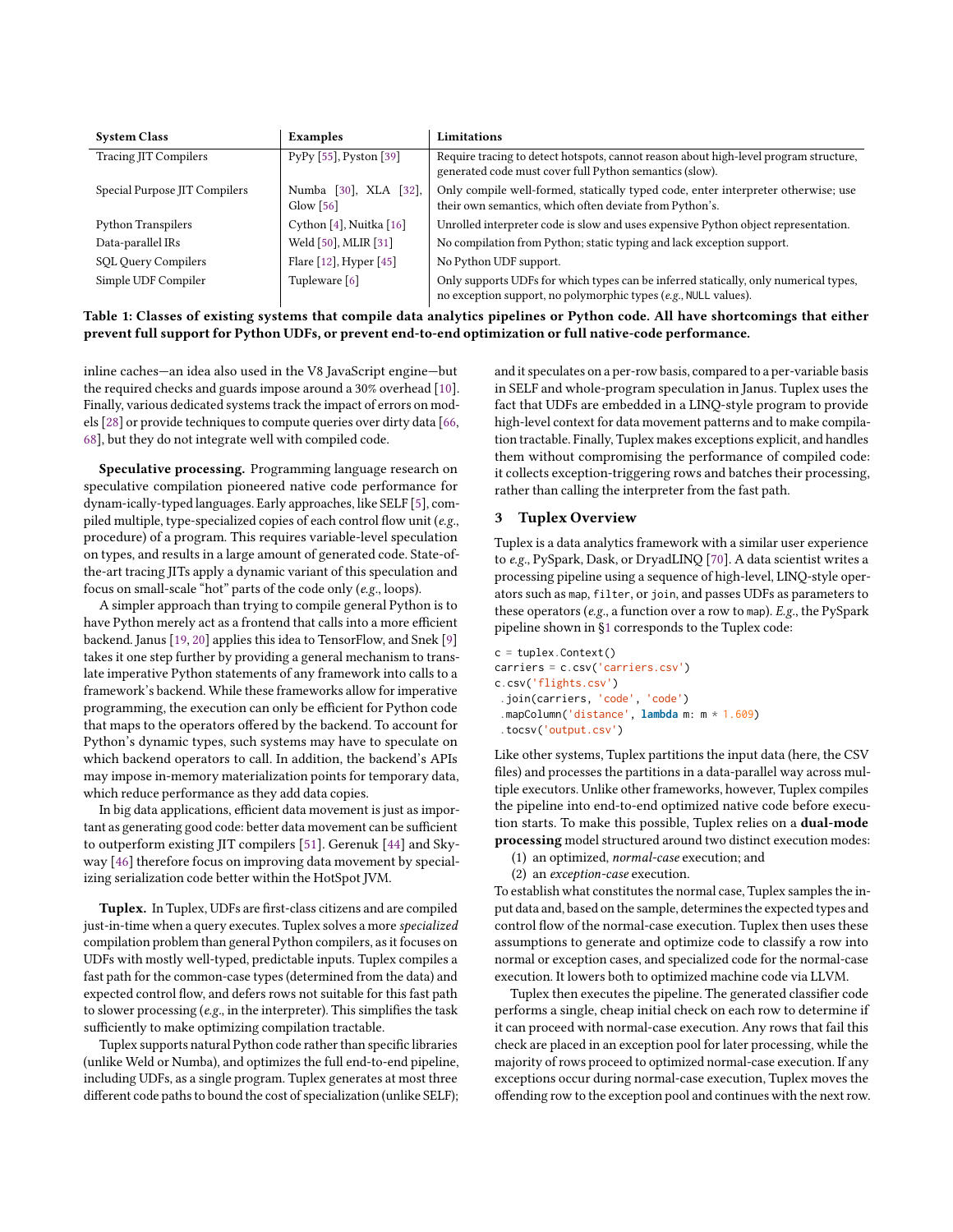

# Figure 1: Tuplex uses an input sample to compile specialized code for normal-case execution (blue, left), which processes most rows, while the exception-case (red, right) handles the remaining rows. Compiled parts are shaded in yellow.

Finally, after normal-case processing completes, Tuplex attempts to resolve the exception-case rows. Tuplex automatically resolves some exceptions using general, but slower code or using the Python interpreter, while for other exceptions it uses (optional) user-provided resolvers. If resolution succeeds, Tuplex merges the result row with the normal-case results; if resolution fails, it adds the row to a pool of failed rows to report to the user.

In our example UDF, a malformed flight row that has a nonnumeric string in the distance column will be rejected and moved to the exception pool by the classifier. By contrast, a row with distance set to None, enters normal-case execution if the sample contained a mix of non-None and None values. However, the normal-case execution encounters an exception when processing the row and moves it to the exception pool. To tell Tuplex how to resolve this particular exception, the pipeline developer can provide a resolver:

```
# ...
.join(carriers, 'code', 'code')
.mapColumn('distance', lambda m: m * 1.609)
.resolve(TypeError, lambda m: 0.0)
# ...
```
Tuplex then merges the resolved rows into the results. If no resolver is provided, Tuplex reports the failed rows separately.

# 4 Design

Tuplex's design is derived from two key insights. First, Tuplex can afford slow processing for exception-case rows with negligible impact on overall performance if such rows are rare, which is the case if the sample is representative. Second, specializing the normal-case execution to common-case assumptions simplifies the generated logic by deferring complexity to the exception case, which makes JIT compilation tractable and allows for aggressive optimization.

#### 4.1 Abstraction and Assumptions

Tuplex's UDFs contain natural Python code, and Tuplex must ensure that their execution behaves exactly as it would have in a Python interpreter. We make only two exceptions to this abstraction. First, Tuplex never crashes due to unhandled top-level exceptions, but

instead emulates an implicit catch-all exception handler that records unresolved ("failed") rows. Second, Tuplex assumes that UDFs are pure and stateless, meaning that their repeated execution (on the normal and exception paths) has no observable side-effects.

The top-level goal of matching Python semantics influences Tuplex's design and implementation in several important ways, guiding its code generation, execution strategy, and optimizations.

## 4.2 Establishing the Normal Case

The most important guidance for Tuplex to decide what code to generate for normal-case execution comes from the observed structure of a sample of the input data. Tuplex takes a sample of configurable size every time a pipeline executes, and records statistics about structure and data types in the sample, as follows.

Row Structure. Input data may be dirty and contain different column counts and column orders. Tuplex counts the columns in each sample row, builds a histogram and picks the prevalent column structure as the normal case.

Type Deduction. For each sample row, Tuplex deducts each column type based on a histogram of types in the sample. If the input consists of typed Python objects, compiling the histogram is simple. If the input is text (e.g., CSV files), Tuplex applies heuristics. For example, numeric strings that contain periods are floats, integers that are always zero or one and the strings "true" and "false" are booleans, strings containing JSON are dictionaries, and empty values or explicit "NULL" strings are None values. If Tuplex cannot deduce a type, it assumes a string. Tuplex then uses the most common type in the histogram as the normal-case type for each column (except for null values, described below).

This *data-driven* type deduction contrasts with classic, static type inference, which seeks to infer types from program code. Tuplex uses data-driven typing because Python UDFs often lack sufficient information for static type inference without ambiguity, and because the actual type in the input data may be different from the developer's assumptions. In our earlier example ([§3\)](#page-2-1), for instance, the common-case type of m may be int rather than float.

For UDFs with control flow that Tuplex cannot annotate with sample-provided input types, Tuplex uses the AST of the UDF to trace the input sample through the UDF and annotates individual nodes with type information. Then, Tuplex determines the common cases within the UDF and prunes rarely visited branches. For example, Python's power operator (\*\*) can yield integer or float results, and Tuplex picks the common case from the sample trace execution.

Option types (**None**). Optional column values (i.e, "nullable") are common in real-world data, but induce potentially expensive logic in the normal case. Null-valued data corresponds to Python's None type, and a UDF must be prepared for any input variable (or nested data, e.g., in a list-typed row) to potentially be None. To avoid having to check for None in cases where null values are rare, Tuplex uses the sample to guide specialization of the normal case. If the frequency of null values exceeds a threshold  $\delta$ , Tuplex assumes that None is the normal case; and if the frequency of null values is below 1−δ, Tuplex assumes that null values are an exceptional case. For frequencies in  $(1-\delta,\delta)$ , Tuplex uses a polymorphic optional type and generates code for the necessary checks.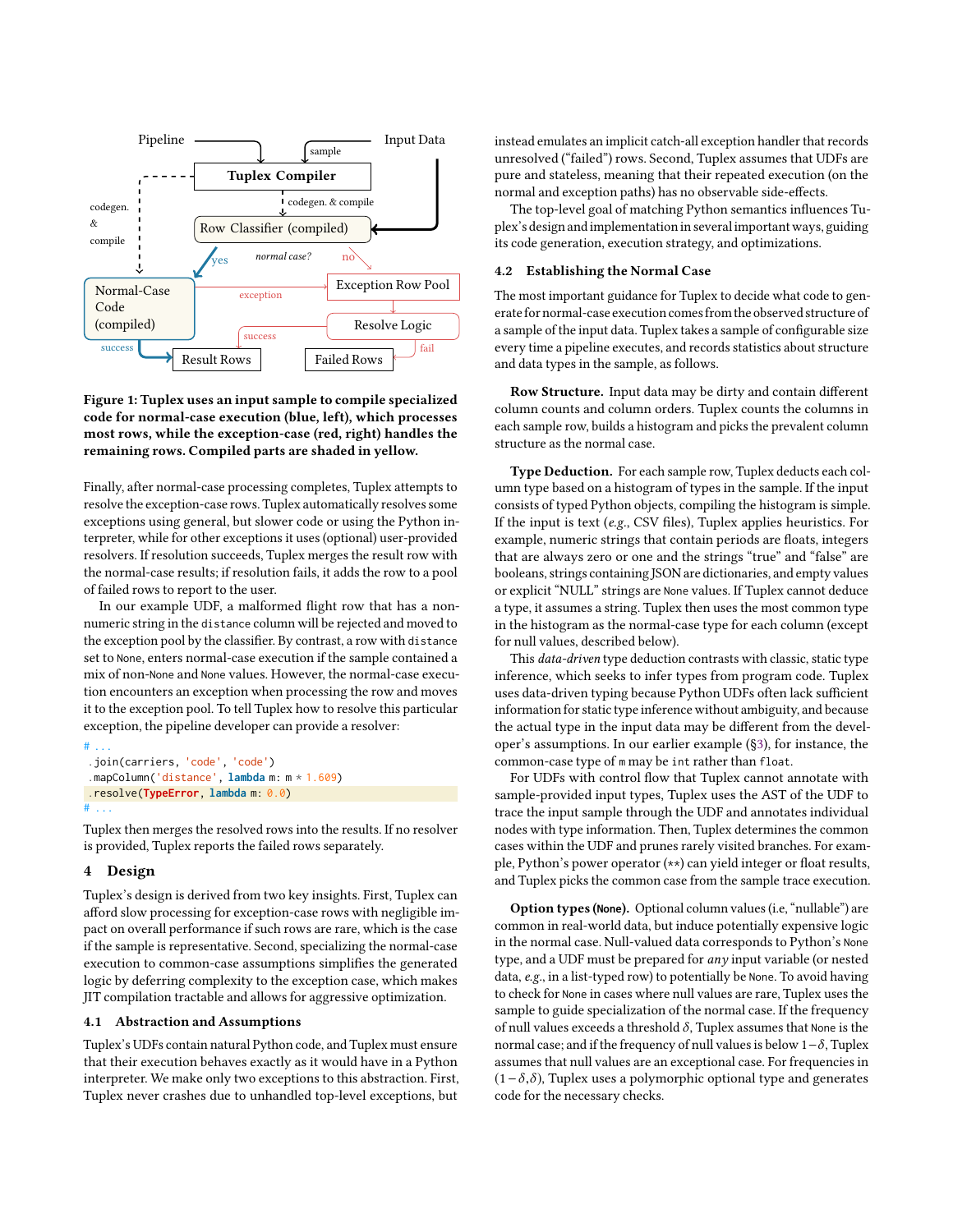## 4.3 Code Generation

Having established the normal case types and row structure using the sample, Tuplex generates code for compilation. At a high level, this involves parsing the Python UDF code in the pipeline, typing the abstract syntax tree (AST) with the normal-case types, and generating LLVM IR for each UDF. The type annotation step is crucial to making UDF compilation tractable, as it reduces the complexity of the generated code: instead of being prepared to process any type, the generated code can assume a single static type assignment.

In addition, Tuplex relies on properties of the data analytics setting and the LINQ-style pipeline API to simplify code generation compared to general, arbitrary Python programs:

- (1) UDFs are "closed" at the time the high-level API operator ( $e.g.,$ map or filter) is invoked, i.e., they have no side-effects on the interpreter (e.g., changing global variables or redefining opcodes).
- (2) The lifetime of any object constructed or used when a UDF processes a row expires at the end of the UDF, i.e., there is no state across rows (except as maintained by the framework).
- (3) The pipeline structures control flow: while UDFs may contain arbitrary control flow, they always return to the calling operator and cannot recurse.

Tuplex's generated code contains a row classifier, which processes all rows, and two code paths: the optimized normal-case code path, and a general-case code path with fewer assumptions and optimizations. The general-case path is part of exception-case execution, and Tuplex uses it to efficiently resolve some exception rows.

Row Classifier. Tuplex must classify all input rows according to whether they fit the normal case. Tuplex generates code for this classification: it checks if each column in a row matches the normal-case structure and types, and directly continues processing the row on the normal-case path if so. If the row does not match, the generated classifier code copies it out to the exception row pool for later processing. This design ensures that normal-case processing is focused on the core UDF logic, rather including exception resolution code that adds complexity and disrupts control flow.

Code Paths. All of Tuplex's generated code must obey the toplevel invariant that execution must match Python semantics. Tuplex traverses the Python AST for each UDF and generates matching LLVM IR for the language constructs it encounters. Where types are required, Tuplex instantiates them using the types derived from the sample, but applies different strategies in the normal-case and general-case code. In the normal-case code, Tuplex assumes the common-case types from the sample always hold and emits no logic to check types (except for the option types used with inconclusive null value statistics, which require checks). The normal-case path still includes code to detect cases that trigger exceptions in Python: e.g., it checks for a zero divisor before any division.

By contrast, the general-case path always assumes the most general type possible for each column. For example, it includes option type checks for all columns, as exception rows may contain nulls in any column. In addition, the general-case path embeds code for any user-provided resolvers whose implementation is a compilable UDF. But it cannot handle all exceptions, and must defer rows from the exception pool that it cannot process. The general-case path

<span id="page-4-0"></span>

Figure 2: Tuplex's exception case consists of a compiled general path and a fallback path that invokes the Python interpreter. Exceptions (red) move rows between code paths.

therefore includes logic that detects these cases, converts the data to Python object format, and invokes the Python interpreter inline.

Tuplex compiles the pipeline of high-level operators (e.g., map, filter) into stages, similar to Neumann [\[45\]](#page-12-23), but generates up to three (fast, slow, and interpreter) code paths. Tuplex generates LLVM IR code for each stage's high-level operators, which call the LLVM IR code previously emitted for each UDF. At the end of each stage, Tuplex merges the rows produced by all code paths.

Memory Management. Because UDFs are stateless functions, only their output lives beyond the end of the UDF. Tuplex therefore uses a simple slab allocator to provision memory from a thread-local, pre-allocated region for new variables within the UDF, and frees the entire region after the UDF returns and Tuplex has copied the result.

Exception handling. To simulate a Python interpreter execution, the code Tuplex generates and executes for a row must have no observable effects that deviate from complete execution in a Python interpreter. While individual code paths do not always meet this invariant, their combination does. Tuplex achieves this via exceptions, which it may generate in three places: when classifying rows, on the normal-case path, and on the general-case code path. Figure [2](#page-4-0) shows how exceptions propagate rows between the different code paths.

Rows that fail the row classifier and those that generate exceptions on the normal-case code path accumulate in the exception row pool. When Tuplex processes the exception row pool, it directs each row either to the general-case code path (if the row is suitable for it) or calls out to the Python interpreter. Any rows that cause exceptions on the general-case path also result in a call into the interpreter. An interpreter invocation constitutes Tuplex's third code path, the fallback code path. It starts the UDF over, running the entire UDF code over a Python object version of the row. Finally, if the pipeline developer provided any resolvers, compilable resolvers execute on the general-case code path, and all resolvers execute on the fallback path. If the fallback path still fails, Tuplex marks the row as failed.

Consequently, Tuplex may process a row a maximum of three times: once on the normal-case path, once on the general-case path, and once on the fallback path. In practice, only a small fraction of rows are processed more than once.

#### 4.4 Execution

Tuplex executes pipelines similar to a typical data analytics framework, although customized to handle end-to-end UDF compilation.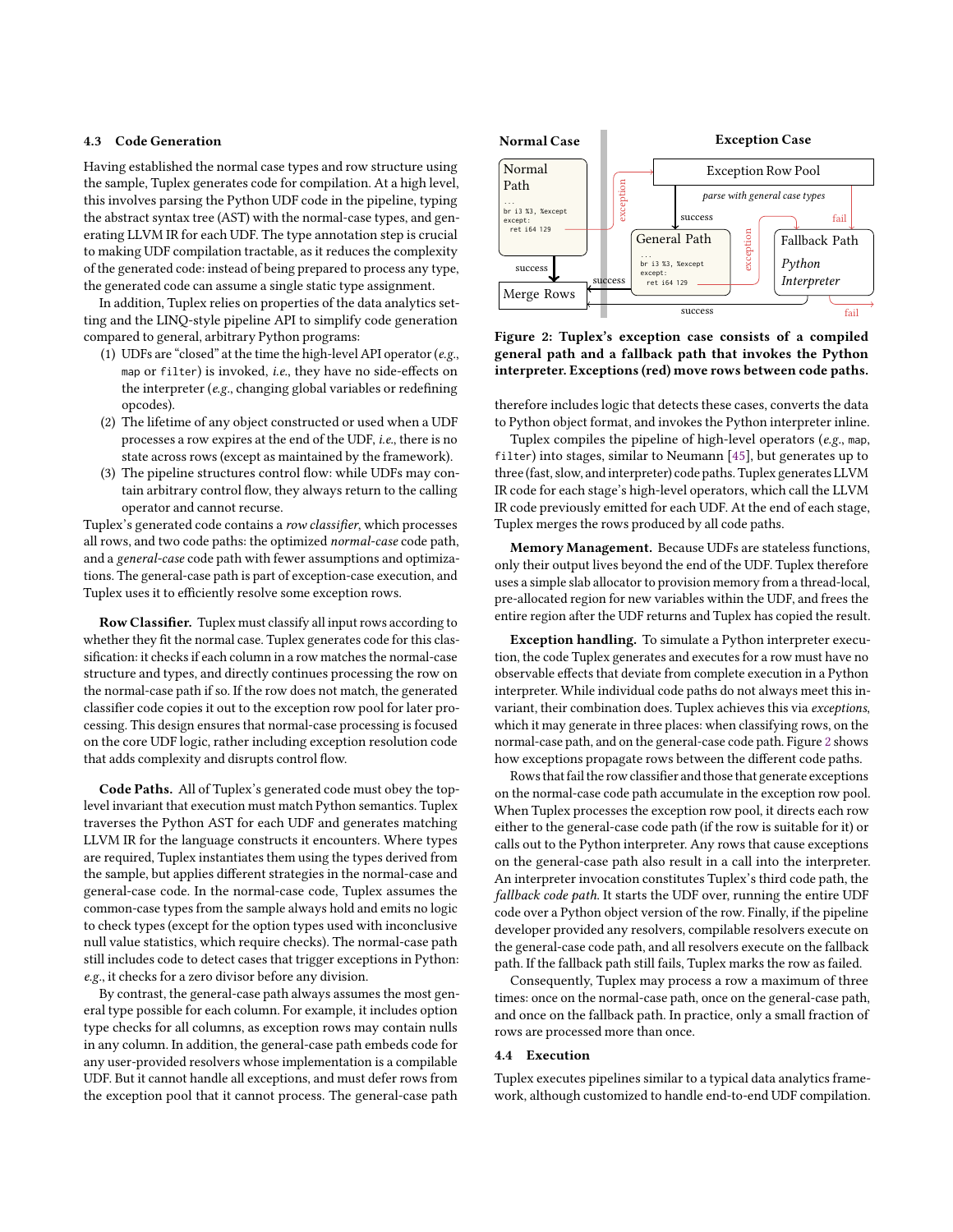Tuplex has a logical planner, which applies logical optimizations (e.g., operator reordering and filter pushdown); a physical planner, which splits the pipeline execution into distinct stages; and a UDF compiler, which handles the actual code generation. However, the typing requirements of Tuplex's dual-mode processing model permeate all these components. For example, the logical planner also types the UDFs according to the normal-case types deduced from the sample in order to allow for type-aware logical optimizations.

Stages. A stage is a sequence of operators, including UDFs, that is bounded on either side by an operator that consumes materialized data from memory or requires generating it. Examples of such operators include inputs, joins, aggregations, and outputs. Stages are also the unit of code generation: Tuplex generates and executes a normal-case and an exception-case code path for each stage. The materialized output of a stage may initially consist only of normal-case result rows, though some operators require immediate production and materialization of resolved exception-case rows too (see [§4.5\)](#page-5-0).

Tuplex delineates stages similarly to HyPer [\[45\]](#page-12-23). Tuplex makes stages as long as possible to facilitate compiler optimizations, and so that rows are processed through many UDFs while in CPU cache. Ideally, most input rows proceed through a single, highly-optimized stage that ends with the pipeline's materialized output.

#### <span id="page-5-0"></span>4.5 Joins

Tuplex uses a hash join, which materializes records on one side of the join (the "build" side) and streams rows on the other side to look up into the hash table. Tuplex chooses the smaller side as the build side and terminates a stage at the materialized join input.

This standard design, however, requires adaptation for dual-mode processing. A classic data-parallel join works because the data on both sides of the join is partitioned by the same key. For join  $A\rightarrow B$ between relations A and B, it suffices to join each  $A_i \Join B_i$ . But in dual-mode execution, each partition of A is itself split into pormal. dual-mode execution, each partition of A is itself split into normalcase rows  $NC(A_i)$  and exception-case rows  $EC(A_i)$ , and likewise for B. For correct results, Tuplex must compute each pairwise join:

$$
NC(A_i) \bowtie NC(B_i) \cup NC(A_i) \bowtie EC(B_i) \cup EC(A_i) \bowtie NC(B_i)
$$

To compute the joins between normal-case and exception-case rows, Tuplex would have to execute all three code paths for both join inputs and materialize the input rows in memory. This conflicts with the goal of long stages that keep caches hot on the normal path and avoid unnecessary materialization. Instead, Tuplex executes all code paths for the build side of the join and resolves its exception rows before executing any code path of the other side. If the build side is B and the result of resolving exception rows of  $B_i$  is  $R(B_i) = N_C(B_i) + N_C(B_i) + N_C(B_i)$  $NC(B_i)$  ∪ resolve( $EC(B_i)$ ), Tuplex then executes  $NC(A_i) \bowtie R(B_i)$  as part of a longer stage and without materializing  $NC(A_i)$ .

#### 4.6 Aggregates

Dual-mode processing works for aggregations as long as the aggregation function is associative. Tuplex separately aggregates normalcase rows and, subsequently, exception-case rows via the general and fallback code paths; in a final merge step, it combines the partial aggregates into a final result. This merging of partial aggregates happens at the end of the stage after resolving exception rows.

Aggregations are compatible with Tuplex's assumption that UDFs are stateless, as the framework tracks the accumulated state across rows. To make this work, the aggregation operator needs to take a UDF with a row argument and an accumulator argument, and return an updated accumulator. For example, .aggregate's UDF signature is **lambda** acc, r:  $\text{acc} + \text{r}$   $\text{col}$  ], where acc is an accumulator (e.g., an integer, a list or a more complicated object like a nested tuple or dictionary). Tuplex's runtime is responsible for managing the memory of acc, and the UDF remains stateless.

# <span id="page-5-1"></span>4.7 Optimizations

Tuplex applies several optimizations to the normal-case path.

Logical optimizations. Pushing selective operators (e.g., filters, projections) to the start of the pipeline is a classic database optimization. Yet, systems that treat Python UDFs as black box operators cannot apply this optimization across UDFs. Tuplex's logical planner analyzes UDFs' Python ASTs to determine which input objects are preserved, dropped, and modified by each UDF. Based on this knowledge, Tuplex then reorders operators to preserve columns only as long as needed. Another, more complex optimization pushes UDFs that modify a column past any operators and UDFs that do not read it. This helps e.g., push UDFs that rewrite non-key columns below joins, which is a good choice if the join is selective. Crucially, this optimization is possible because Tuplex analyzes the Python UDFs.

UDF-specific optimizations. Tuplex applies standard compiler optimizations like constant folding to Python UDFs. In addition, Tuplex applies optimizations specific to UDFs as part of a LINQ-style pipeline. For example, Tuplex rewrites dictionaries with string keys known at compile time into tuples (avoiding string operations); Tuplex flattens nested tuples to avoid pointer indirection; and Tuplex optimizes for the common case in nullable values, i.e., column types can get specialized to NULL, Option[T] or T.

Code generation optimizations. On the normal-case path, Tuplex removes any code related to types that it classified as exceptions. Consider, for example, **lambda** m: m \* 1.609 **if** <sup>m</sup> **else** 0.0: with an input sample of mostly non-null floats, Tuplex removes code for integer-to-float conversion, null checks, and the else branch from the normal-case path. This reduces the generated code from 17 LLVM IR instructions (5 basic blocks) to 9 IR instructions (1 basic block). If the common-case input is null, Tuplex simplifies the normal-case path to 3 IR instructions that return zero.

Compiler optimizations. Once Tuplex has generated LLVM IR for the normal-case path, it applies several LLVM optimizer passes to the code. In particular, we use the Clang 9.0 pass pipeline equivalent to -O3 which are applied for all UDFs and operators inside a stage.

However, since Tuplex's generated code must match Python semantics, not all compiler optimizations are valid. For example, some optimizations to speed up floating point math (equivalent to the -ffast-math C compiler flag) change the handling of NaN values in ways that fail to match Python. Tuplex avoids these optimizations.

#### 5 Implementation

We implemented a prototype of Tuplex in about 65k lines of C++. Our prototype uses LLVM 9's ORC-JIT to compile the generated LLVM IR code at runtime. It is implemented as a C-extension (shared library) which users import as a Python module or from a Jupyter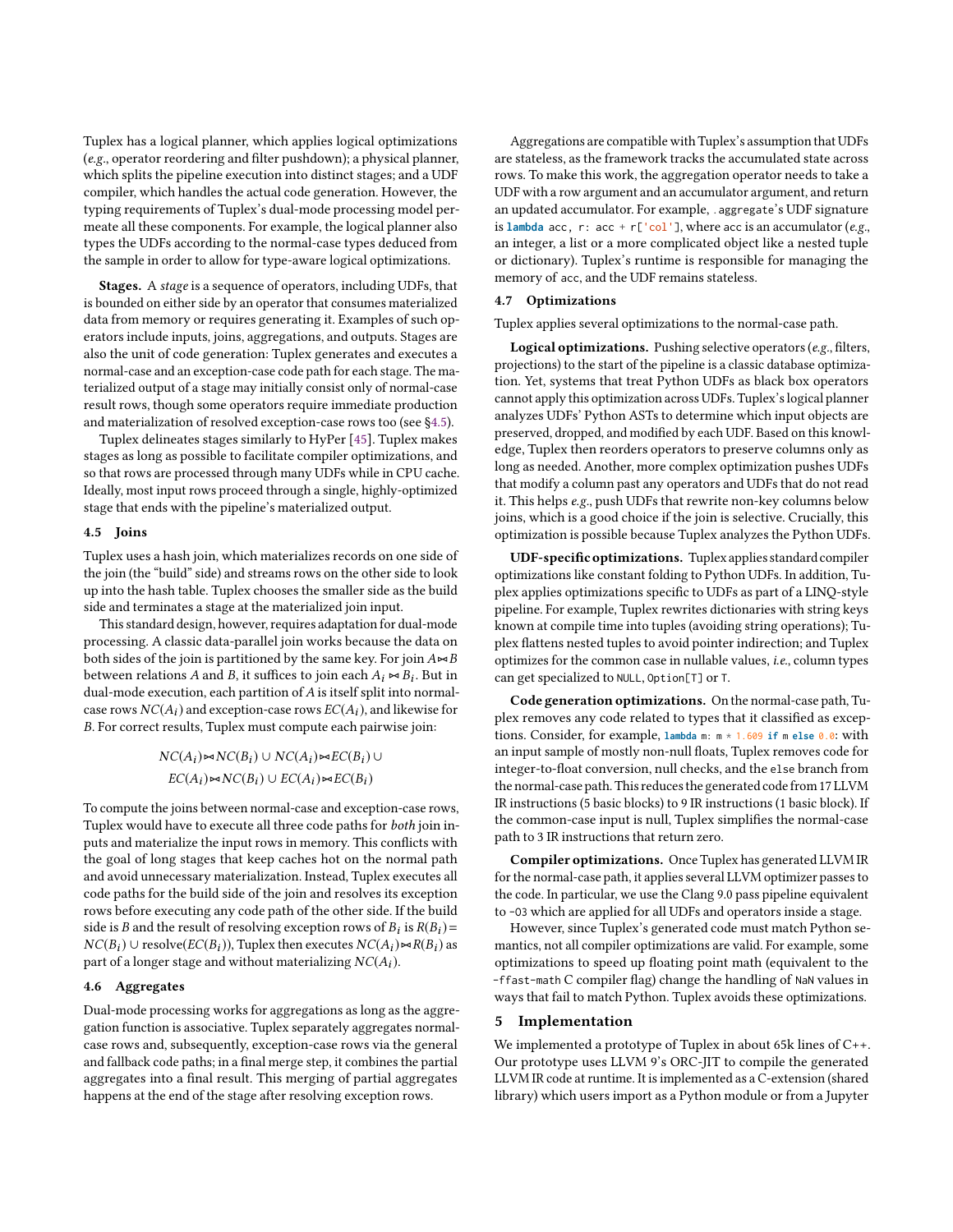<span id="page-6-1"></span>

| <b>Dataset</b> | <b>Size</b> | <b>Rows</b> | Columns | <b>Files</b> |
|----------------|-------------|-------------|---------|--------------|
| Zillow         | $10.0$ GB   | 48.7M       | 10      |              |
| Flights        | $5.9$ GB    | 14.0M       | 110     | 24           |
|                | 30.4 GB     | 69.0M       | 110     | 120          |
| Logs           | 75.6 GB     | 715.0M      |         | 3797         |
| 311            | $1.2$ GB    | 197.6M      |         |              |
| $TPC-H(SF=10)$ | $1.5$ GB    | 59.9M       | 4       |              |
|                |             |             |         |              |

Table 2: Dataset overview (smaller join tables excluded).

Notebook. Tuplex provides a shell in CPython interactive mode and a web UI with a history server, which developers can use to inspect their pipelines' execution and any failed rows generated.

Multithreaded Execution. On a single server, our prototype runs executors in a thread pool. Executors process input data partitions in individual tasks, which run identical code. Each thread has its own bitmap-managed block manager for memory allocation. When invoking the fallback path, Tuplex acquires the global interpreter lock (GIL) of the parent Python process.

Distributed Execution. Tuplex's techniques apply both on a single server and in a distributed setting, where many servers process parts of the input data in parallel. For datasets that require this scale-out data parallelism, our prototype supports executing individual processing tasks in serverless AWS Lambda functions over data stored in S3. Tuplex divides each stage into many data-parallel tasks and runs each task in a Lambda function, which reads its input from S3 and writes its output back to S3. The driver machine generates LLVM IR, initiates, and supervises the Lambdas. Each Lambda receives the LLVM IR code of its task from the driver, lowers the IR to machine code, and executes the machine code over its input data.

Exception handling. Tuplex implements exception control flow on the normal-case and general-case paths via special return codes. We found that this is 30% faster than the "zero-cost" Itanium ABI exception handling [\[34\]](#page-12-32), and allows more optimization than setjmp/longjmp (SJLJ) intrinsics [\[35\]](#page-12-33).

Limitations. Our prototype supports compiling optimized code for many, but not all Python language features. The prototype currently supports compiling integer, float, string, and tuple operations, as well as essential dictionary and list operations. UDFs can be passed either as lambda functions or regular functions and may contain optional type annotations. The prototype supports variables, simple list comprehensions, control flow, random number generation, and regular expressions.It does not yet support while loops, generator expression, try-except, sets, async expressions, classes, objects, nested functions and external modules. For unsupported language features, Tuplex falls back on running the UDF in the Python interpreter. We believe that support for all missing core Python features could be added to our prototype with additional engineering effort.

Our prototype also does not focus on external modules, which could be compiled but often already come with their own nativecode backends. Linking Tuplex's generated LLVM IR with the LLVM IR code produced by library-oriented compilers such as Weld [\[50\]](#page-13-3), Numba [\[30\]](#page-12-3) or Bohrium [\[29\]](#page-12-34) should be feasible in future work.

### 6 Evaluation

We evaluate Tuplex with three representative pipelines and with microbenchmarks of specific design features. Our experiments seek to answer the following questions:

- (1) What performance does Tuplex achieve for end-to-end data science pipelines, compared to both single-threaded baselines and widely-used parallel data processing frameworks? ([§6.1\)](#page-6-0)
- (2) What is the cost of Tuplex's code paths, and of exception handling? ([§6.2\)](#page-8-1)
- (3) How does Tuplex's performance compare to off-the-shelf Python compilers, such as PyPy, Cython, and Nuitka; and to state-of-the-art query compilers, such as Weld [\[50\]](#page-13-3) and Hyper [\[25\]](#page-12-1)? ([§6.3\)](#page-8-0)
- (4) What factors affect Tuplex's performance, and what is the impact of optimizations enabled by Tuplex's dual-mode processing model? ([§6.4\)](#page-10-0)
- (5) How doesTuplex performwhen operating distributedly across many servers? ([§6.5\)](#page-11-0)

Setup. In most experiments, Tuplex and other systems run on an r5d.8xlarge Amazon EC2 instance (16-core Xeon Platinum 8259CL, 2.50 GHz; hyperthreads disabled) with 256 GB RAM, and 2 NVMe SSDs. The input data is CSV-formatted UTF-8 text. We compare Tuplex against Dask (2021.03) and Spark (PySpark, v2.4.7) on Ubuntu 20.04. All systems use 16-way parallelism. All numbers are averages of at least five runs with warmed-up OS caches.

Our focus is Tuplex's performance on a multi-core server, a common medium-scale analytics setup [\[12\]](#page-12-14). But the systems we compare against support scale-out across servers, so we also compare Tuplex's prototype AWS Lambda backend to Spark ([§6.5\)](#page-11-0).

#### <span id="page-6-0"></span>6.1 End-to-End Performance

We measure Tuplex's end-to-end performance using three data science pipelines, and with the datasets shown in Table [2.](#page-6-1)

Zillow. Zillow is a real estate directory website whose listings are uploaded by individual brokers. We scraped 38,570 Boston area listings [\[57\]](#page-13-16), scaled the data to 10 GB, and cleaned it for performance experiments to avoid failures in Spark and Dask. The two queries extract information like the number of bedrooms, bathrooms, and the price from textual data and filter for all houses (Z1) or condos currently for sale (Z2). Each version involves eleven Python UDFs, which perform value conversions, multiple substring extractions, and several simple lookups, as well as filtering out implausible records. The UDF's operators can execute as a single, large pipelined stage.

Flights. We modeled this workload after a Trifacta tutorial [\[15\]](#page-12-35) and extended it by joining with additional airport and airline data from other sources (743 KB [\[52\]](#page-13-17) and 82 KB [\[62\]](#page-13-18)). The pipeline has one inner and two left joins, as well as UDFs to reconstruct values from multiple columns which can't be easily expressed in a SQL query. We ran this pipeline on ten years (2009-2019) of CSV data [\[63\]](#page-13-2).

Weblogs. Based on a Spark use case [\[7\]](#page-12-36), this pipeline extracts information from twelve years of Apache web server logs obtained from a U.S. university. It converts the Apache log format into a relational representation, and retains records for potentially malicious requests. We extended the original query by an inner join with a list of bad IPs [\[43\]](#page-12-37) and anonymize any personally-identifiable URLs by replacing usernames (e.g., "~alice") with random strings.

311 and TPC-H. We use the Pandas cookbook [\[13\]](#page-12-38) data cleaning query for 311 service requests, which yields a set of unique ZIP codes, to compare to Weld [\[50\]](#page-13-3). Finally, we also run microbenchmarks with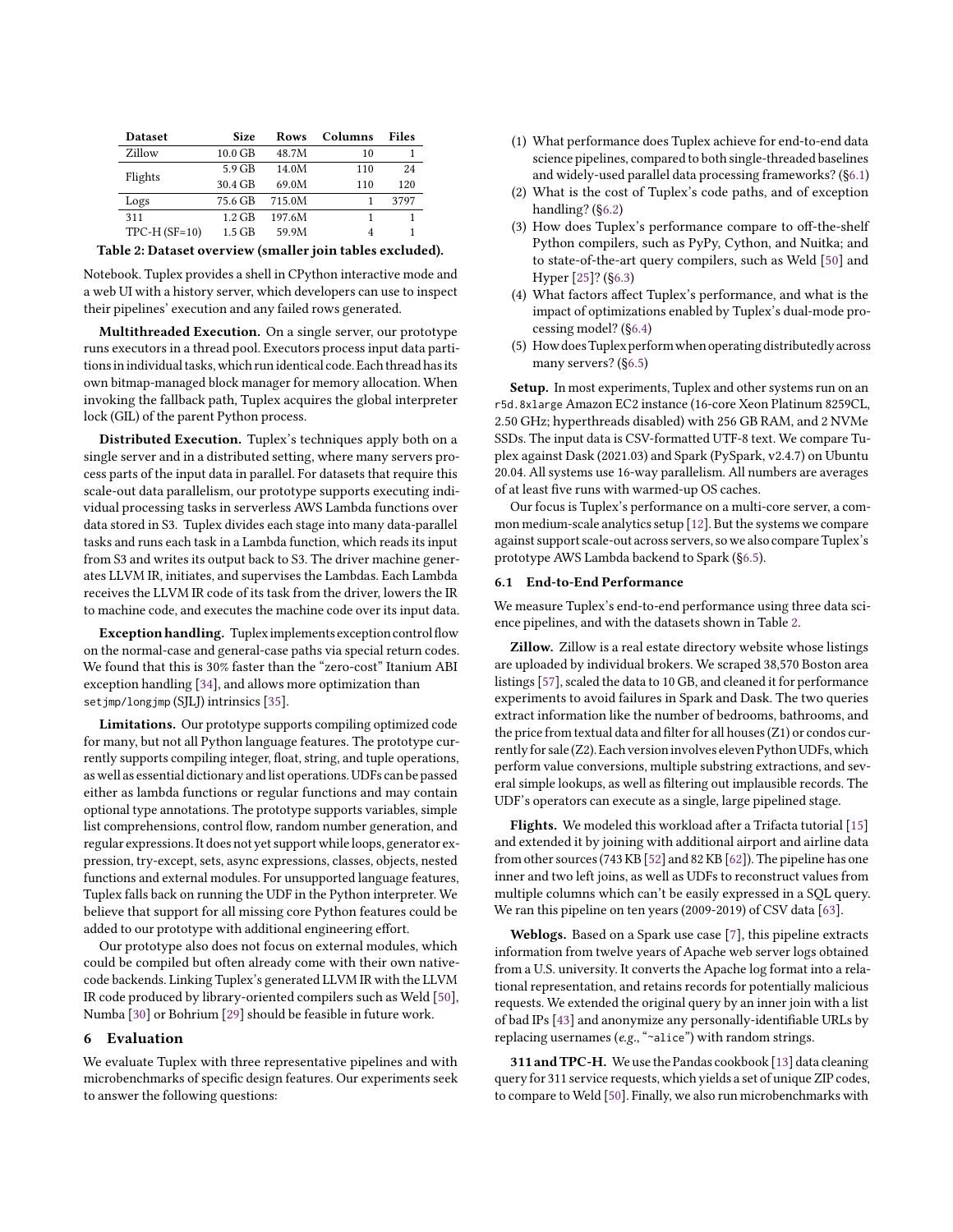<span id="page-7-0"></span>

Figure 3: Tuplex outperforms single-threaded and parallel alternatives by 5.8×–18.7× when running the Zillow pipeline over 10G of input data, and comes close to hand-tuned C++.

TPC-H Q6 and Q19 to measure Tuplex's performance compared to Hyper [\[25\]](#page-12-1), a state-of-the-art SQL query compiler.

6.1.1 Zillow: String-heavy UDFs. In this experiment, we compare Tuplex to other frameworks using the Zillow pipeline. This pipeline contains eleven UDFs, which use Python idioms for substring search (e.g., "bd" in s, or s. find("bd")), string splitting, normalization (s.lower()), and type conversions (int, float).

We consider two row representations:  $(i)$  as Python tuples, and  $(ii)$ as Python dictionaries (hashmaps). The dictionary representation simplifies code by using column names, but typically comes with a performance overhead. Tuplex allows either representation and compiles both representations into identical native code.

Single-threaded execution. We compare standard CPython  $(v3.6.9)$ , Pandas  $(v1.1.5)$ , and hand-optimized  $C++$   $(via$  gcc  $v10.2)$  and Scala (v2.12.10) baselines to Tuplex configured with a single executor. Tuplex's end-to-end optimized code might offer an advantage over CPython and Pandas, which call into individual native-code functions (e.g., libc string functions) but cannot optimize end-to-end. Tuplex should ideally come close to the hand-optimized C++.

Figure [3](#page-7-0) shows our results. As expected, the CPython implementation with rows represented as dictionaries is substantially slower (about 2×) than the tuple-based implementation. Pandas, perhaps surprisingly, is about 5.5% slower than tuple-based CPython in Z1, and 65% slower than tuple-based CPython in Z2. While Pandas benefits from a faster CSV parser, an efficient data representation (numpy arrays), and specialized native-code operators for numeric computation, its performance suffers because UDFs require converting between numpy and Python data representations. Z2 filters fewer rows early than Z1, which exacerbates this UDF-related cost. Finally, Tuplex completes processing in 33–43 seconds, a speedup of 5.8×–18.7× over the CPython and Pandas implementations. This is 1.9× faster than a single-threaded baseline written in pure Scala, and 1.3–1.7× slower than the hand-optimized C++ implementation. However, this overstates Tuplex's overhead: in Tuplex, the compute part of Z1 (i.e., excluding I/O) takes 11.2s, 29% slower than the C++ implementation (8.7s); Z2 sees a 0.5% slowdown (19.8s vs. 19.7s).

<span id="page-7-1"></span>

Figure 4: Tuplex achieves speedups of 7.6–24.6× over PySparkSQL and Dask on the flights pipeline.

Data-parallel execution. Next, we benchmark Tuplex against widely-used frameworks for parallel processing of large inputs: PySpark (v2.4.7) and Dask (2021.03). We configure each system for 16 way parallelism: PySpark uses 16 JVM threads and 16 Python processes for UDFs; Dask uses 16 worker processes; and Tuplex uses 16 executor threads. We benchmark PySpark both with RDDs [\[71\]](#page-13-1) and with the more efficient SparkSQL operators [\[3\]](#page-12-39). Neither PySpark nor Dask compile UDFs to native code or optimize across UDFs, which indicates that Tuplex should outperform them.

Figure [3](#page-7-0) confirms that this is the case: Tuplex outperforms the fastest PySpark setup by 15.5×and Dask by 7.5×in Z1. For Z2, Tuplex is 14.5× faster, as the compiled UDFs process more rows. Compared to the single-threaded execution, Tuplex achieves a speedup of 12.2× when using 16 threads (for Z1). We also ran the pipeline in SparkSQL with Scala UDFs rather than Python UDFs, which keeps computation within the JVM and avoids overheads of calling into Python. Tuplex's end-to-end optimized code is still 5.8–7.1× faster.

These results confirm that Tuplex's code generation and end-toend optimization offer performance gains for UDF-heavy pipelines. In [§6.3.1,](#page-8-2) we compare Tuplex to other Python compilers, and [§6.4](#page-10-0) drills down into the factors contributing to Tuplex's performance.

6.1.2 Flights: Joins and Null Values. We repeat the comparison between Tuplex, Spark, and Dask for the flights pipeline. This pipeline contains three joins, and the dataset has "sparse" columns, i.e., columns that mostly contain null values, while others have occasional null values complemented by extra columns (e.g., diverted flights landing at a different airport). Tuplex infers the normal-case null value status for each column from its sample, and defers the more complicated logic needed to resolve exception rows to the general-case code path. 2.6% of input rows violate the normal-case and get handled by the general-case code path in Tuplex. Spark and Dask handle null values inline in UDF execution, and we use PySparkSQL, which compiles the query plan (though not the UDFs) into JVM bytecode. Figure [4](#page-7-1) shows the results for two years' worth of data (5.9 GB) and ten years (30.4 GB).

PySparkSQL outperforms Dask by 2.3–2.7× because of its compiled query plan and more efficient join operator. Tuplex, despite its unoptimized join operator, still achieves a 7.6–9× speedup over PySparkSQL (17.4–24.6× over Dask) because it compiles and merges the UDFs, and processes the bulk of the data through a single, end-to-end optimized stage (we break this down in [§6.4.2\)](#page-10-1).

6.1.3 Log Processing: Regex and Randomness. We use the weblogs pipeline to investigate how Tuplex's compiled code compares to special-purpose operators designed to accelerate common UDF functionality in existing frameworks. The pipeline splits an input log line into columns, and then rewrites one of those columns with a random string if it matches a username pattern: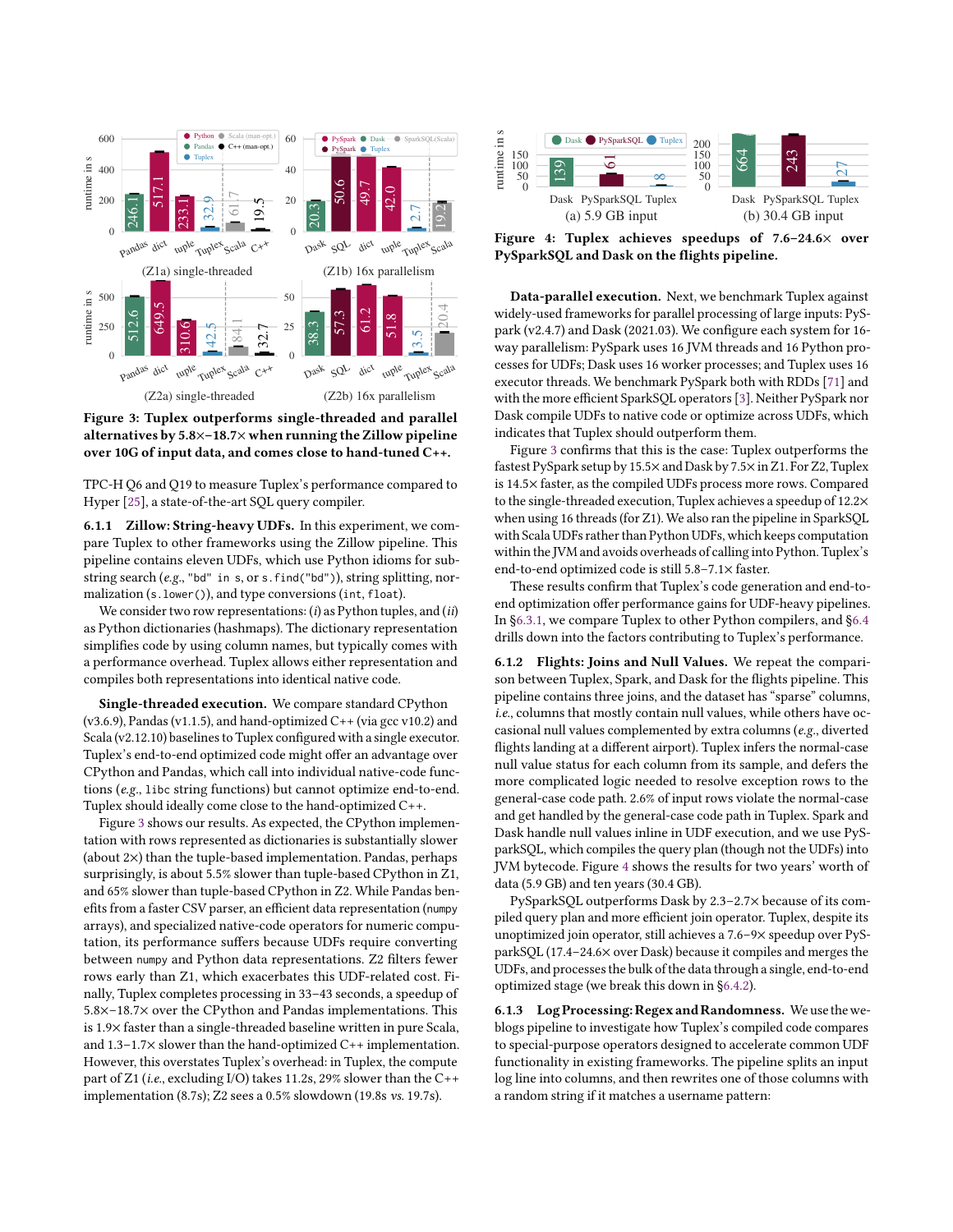<span id="page-8-3"></span>

Figure 5: Tuplex outperforms Spark and Dask by 5.1–91× on the weblogs pipeline; all Tuplex variants perform similarly. PySparkSQL only supports per-column regexes.

**def** randomize\_udf(x):

r = [random\_choice(LETTERS) **for** t **in** range(10)] **return** re\_sub(' $\sqrt{(a^2 + b^2)^2}$ , '/~' + ''.join(r), x)

We consider three settings for the log line splitting operation:

(1) natural Python using string operations (strip/split);

- (2) per-column regular expressions; and
- (3) a single regular expression.

Natural Python requires UDFs in all systems, but we also wrote an equivalent query using SparkSQL's native string functions (i.e., the query executes entirely within the JVM). PySparkSQL also has a native operator for regular expressions (regexp\_extract). It only supports per-column regular expressions (second setting), but the operator applies the regular expression in the JVM, rather than in Python. Finally, all systems currently require UDFs when using a single regular expression.Tuplex supports all three approaches.

We would expect Python UDFs (both strip/split and regexbased) in Spark and Dask to be slowest. PySparkSQL's native regex operator and the split-like SQL query should outperform them. A good result for Tuplex would show performance improvements in all three setups, as Tuplex end-to-end compiles and optimizes each setting for this pipeline. The input in our experiment is 75.6 GB of logs (715M rows). For Dask, we excluded 31.7M rows (4.5%, 4 GB) of the data because they triggered a known bug in the inner join [\[64\]](#page-13-19).

Figure [5](#page-8-3) reports the results organized by setting. The PySpark pipelines with two UDFs are slowest at about 80 minutes, while Dask UDFs are roughly 4× faster (18 min). Dask is more efficient because it executes the entire pipeline in Python, avoiding costly back-and-forth serialization between the JVM and Python workers. However, when PySparkSQL keeps the log line splitting in the JVM either using string functions (PySparkSQL (split)) or via per-column regexes—runtime reduces to about 12 minutes. This happens because SparkSQL can generate JVM bytecode for most of the pipeline(except the randomization UDF) via its whole-stage code generation [\[69\]](#page-13-20). Tuplex, on the other hand, completes the pipeline in one minute both using natural Python and with a regular expression. Per-column regular expressions slow Tuplex down by a factor of two, but it still outperforms PySparkSQL by 5.1×; likewise, Tuplex's split-based pipeline is 10.6× faster than PySparkSQL's equivalent native SQL query. This difference comes, in part, because Tuplex compiles both UDFs to native code, while PySpark can only use compiled code for line-splitting. When we subtract the anonymization UDF runtime in both systems, Tuplex is still about 8× faster than PySparkSQL. The remaining speedup comes from Tuplex's end-to-end optimization, and from using PCRE2 regular expressions: in our microbenchmarks, PCRE2 is 8.85× faster than java.util.regex, which Spark uses.

Tuplex's fastest pipelines (single regex, strip) outperform the best PySpark and Dask setups by 13× and 19.7×. Tuplex supports

<span id="page-8-4"></span>

Figure 6: Tuplex's exception resolution adds little overhead (0.3%) with compiled resolvers for Z2 on "dirty" data (25% of rowsmalformed).The interpreter (\*) bar is a lower bound that assumes ideal 16× speedup over single-threaded interpreter.

logical optimizations unavailable to Dask and Spark that improve performance further, which we discuss in [§6.4.1.](#page-10-2)

#### <span id="page-8-1"></span>6.2 Exception Handling

Tuplex speeds up processing of common-case rows by deferring exception-case rows to slower code paths. Exception rows arise either because of malformed ("dirty") input data, or because they don't match the common case in Tuplex's sample (e.g., due to type mismatches). We now measure the cost of exception row handling.

We run Z2 on the original, uncleaned Zillow dataset (scaled to 10 GB). 25% of the 56M input rows are exception rows with malformed data. We compare three setups:  $(i)$  ignoring and discarding all exception rows; (ii) the developer manually resolving exceptions in UDFs; (iii) using Tuplex's resolvers ([§3\)](#page-2-1), both with compiled resolvers (on the general path) and resolution in the interpreter (fallback path). Our prototype runs a single-threaded Python interpreter for the fallback path, but this could be parallelized, so we assume a hypothetical, ideal 16× speedup to obtain a lower bound on fallback path runtime. Ignoring exception rows should be the fastest, while a good result for Tuplex would show manual and automatic resolution achieve similar performance, and a low overhead for handling exception rows. Figure [6](#page-8-4) shows a breakdown of Tuplex's execution time in each case. Ignoring all exceptions is fastest, since it merely skips the rows. Manual resolution adds an 8% overhead, but requires laborious changes and makes the UDFs much more complex. Tuplex's compiled resolvers come within 0.3% of the hand-crafted resolution, with the overhead owed to increased LLVM compilation time. When we force all resolution onto the fallback path, however, it adds a 13× overhead, as 25% of rows are now processed in the Python interpreter. This shows that Tuplex's compiled general-case path is crucial for good performance on exception-heavy workloads.

Processing a single row on the normal path takes 0.8µs. The compiled general path takes 0.28µs per row on average, as most exception rows are discarded early. To measure the full cost, we replaced all exception rows with synthetic data that proceeds all the way through the pipeline; in this case, the compiled general path takes 1.3µs (vs. 299µs/row in the interpreter).

# <span id="page-8-0"></span>6.3 Comparison To Other Systems

We now compare Tuplex to systems that generate and (JIT-)compile efficient native code for Z1. Z2 yields similar results (omitted).

<span id="page-8-2"></span>6.3.1 Python Compilers. We first compare Tuplex to general Python compilers, which compile arbitrary Python programs.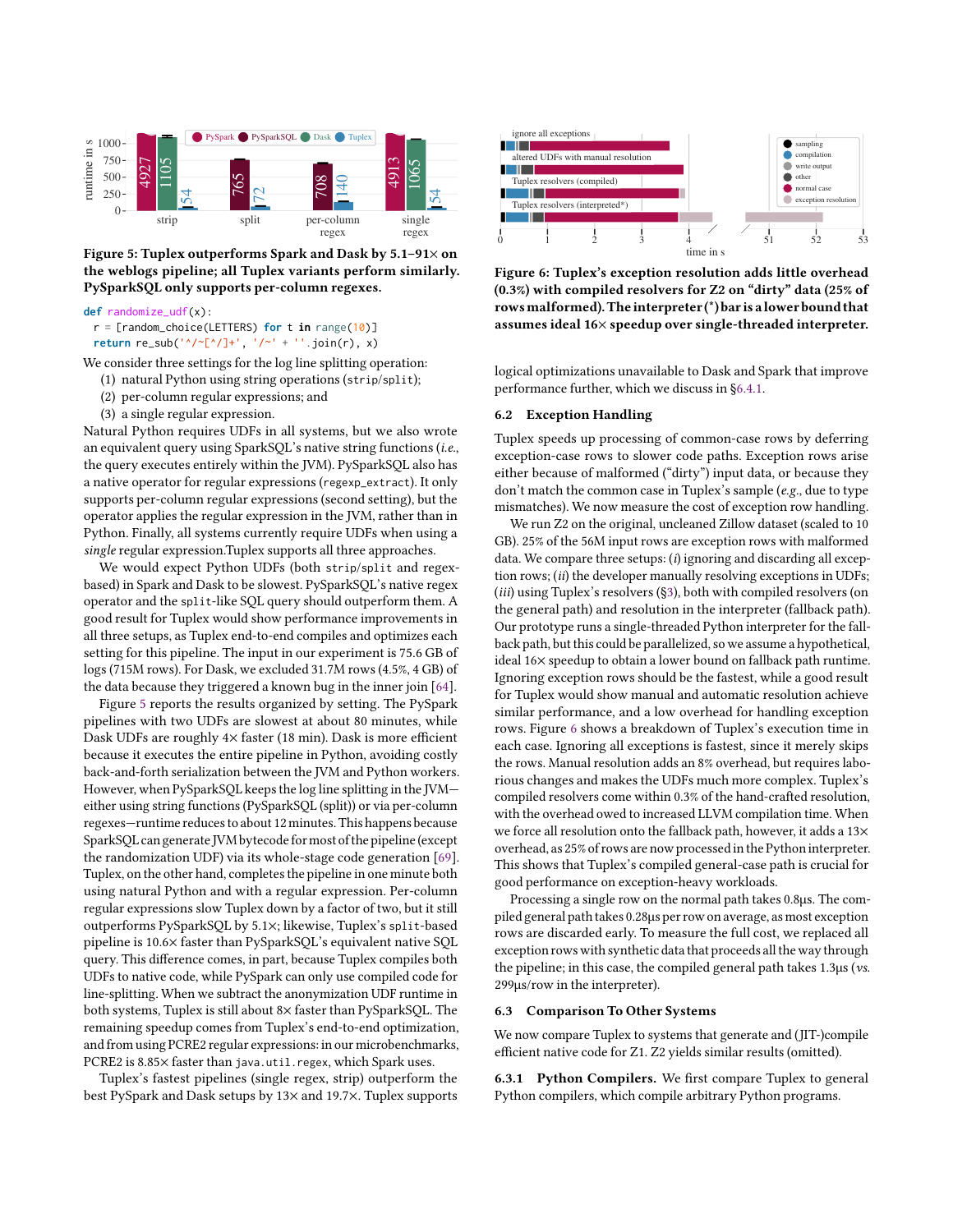<span id="page-9-0"></span>

Figure 7: The PyPy3 general-purpose JIT fails to accelerate the Z1 query, and degrades performance by up to 3×. Dark bars use PyPy, light bars use the CPython interpreter (Fig. [3\)](#page-7-0).

<span id="page-9-1"></span>

|                       | System | Runtime | Compile time |
|-----------------------|--------|---------|--------------|
| CPython (interpreter) |        | 233.1 s |              |
| Python<br>compilers   | Cython | 195.3 s | 6.5s         |
|                       | Nuitka | 192.5 s | 94s          |
|                       | Tuplex | 32.3s   | 0.2s         |
| Hand-optimized C++    |        | 19.2 s  | 7.5s         |



PyPy. PyPy [\[55\]](#page-13-4) is a tracing JIT compiler that can serve as a dropin replacement for the CPython interpreter. It detects hot code paths (usually loops), JIT-compiles a specialized interpreter and caches the hot paths' native code. We configured Pandas, PySpark and Dask to use PyPy (v7.3.3 in JIT mode) instead of CPython to measure how well PyPy performs on UDFs, and run the Zillow pipeline in the same setups as before. Even though PyPy is still bound to Python's object representation and has limited scope for end-to-end optimization, the hope is that JIT-compiling the hot code paths will improve performance.

Figure [7](#page-9-0) shows that this is actually not the case. PyPy is slower than interpreted Python in all settings, by between 3% and 3.18×; only with PySparkSQL it comes close to interpreted Python. Profiling with cProfile [\[14\]](#page-12-40) suggests that PyPy has a variable impact on UDF performance: of twelve UDFs, seven are faster (13%–11.6×) with PyPy, and five are 26%–2.8× slower. The one UDF that benefits substantially (11.6×) merely forms a tuple; for others, even superficially similar string-processing UDFs exhibit varying performance. We attribute this to PyPy JIT-compiling and caching only some code paths, but not others. The 3×slowdown for Pandas and Dask is due to PyPy3's poor performance when invoking C extension modules [\[61\]](#page-13-21). Tuplex is 14–24× faster. **Example and the state of the state of the state of the state of the state of the state of the state of the state of the state of the state of the state of the state of the state of the state of the state of the state of** 

Cython and Nuitka. Nuitka and Cython emit C/C++ files that contain unrolled calls to C functions which power the CPython interpreter. Compiling this file into a shared library object produces a drop-in replacement for a Python module. We used Nuitka (v0.6.13) and Cython (v0.29.22) to transpile the Python module to C for Z1 and compile it with gcc 10.2. This eliminates the cost of Python byte code translation and allows the C compiler to optimize the whole pipeline. We run the resulting module over 10 GB of input data, and compare single-threaded runtime to interpreted CPython and Tuplex.

Table [3](#page-9-1) shows runtimes and compile times. Nuitka and Cython's

<span id="page-9-2"></span>

Figure 8: For the 311 data cleaning pipeline, single-threaded Tuplex comes within  $2\times$  of Weld and outperforms all parallel systems. Tuplex outperforms Weld by 2×end-to-end because Tuplex inlines the aggregation in its generated parser.

over 6× slower than Tuplex. Tuplex outperforms Nuitka and Cython because it replaces C-API calls with native code, eliminates dispensable checks and uses a more efficient object representation than Cython and Nuitka, which use CPython's representation. Cython and Nuitka also have  $32-47\times$  higher compile times than Tuplex. They take about a second to generate code, with the rest of the compile time taken up by the C compiler (gcc 10.2). Tuplex generates LLVM IR, which is faster to compile than higher-level C/C++, and also compiles 37× faster than gcc compiles the C++ baseline.

<span id="page-9-3"></span>6.3.2 Data-parallel IR: Weld [\[50\]](#page-13-3). Weld is a data-parallel IR that admits optimizations like vectorization or loop fusion across libraries [\[50\]](#page-13-3). Weld serves as a backend to ported existing libraries such as Pandas [\[36\]](#page-12-41), while Tuplex is a complete data analytics system, but both execute compiled native code. We compare Tuplex's perfor-mance to Weld's on the 311 data cleaning workload [\[13\]](#page-12-38) and **TPC-H** Q6 and Q19. Q6 and Q19 perform simple filters and aggregations and are a challenging workload for Tuplex, which shines at stringheavy workloads with row-level UDFs and does not yet support vectorized (SIMD) compilation of UDFs. We compare to Weld v0.4.0; since Weld's multithreaded runtime was removed in v0.3.0 [\[49\]](#page-13-22), we compare single-threaded performance. In addition, we preprocessed the inputs to contain only the required columns and converted all dates to integers.In the single-threaded case all string-typed columns in Q6 and Q19 were transformed to integers, because Weld lacks automatic projection pushdown and has limited string processing capabilities. Because Weld does not have a native CSV parser, we preload the Q6/Q19 data into its columnar in-memory format with a single-threaded C++ CSV parser [\[67\]](#page-13-23). For the 311 workload, we use Weld's benchmark code, which uses Pandas to load the data. We measure pure compute time, which measures how good Tuplex's generated code is, and end-to-end runtime, which measures a realistic data analytics experience. A good result for Tuplex would show competitive compute time and an improved end-to-end runtime.

Figure [8](#page-9-2) shows that Tuplex's compute time(including compilation and sampling) for the 311 data cleaning workload is within  $2\times$  of Weld's, and that end-to-end (total runtime to load the data, compile the query, and execute it), Tuplex runs the workload 2× faster than Pandas+Weld. On TPC-H Q6, Tuplex's runtime is within 2× of Weld's for Q6, despite Tuplex's lack of vectorization and its row-structured data layout in memory (Figure [9a](#page-10-3)), and Tuplex again outperforms Weld by 1.86× end-to-end (Figure [9b](#page-10-3)). Tuplex's end-to-end performance gains come from an optimization available when compiling full pipelines: instead of loading the data first and then running the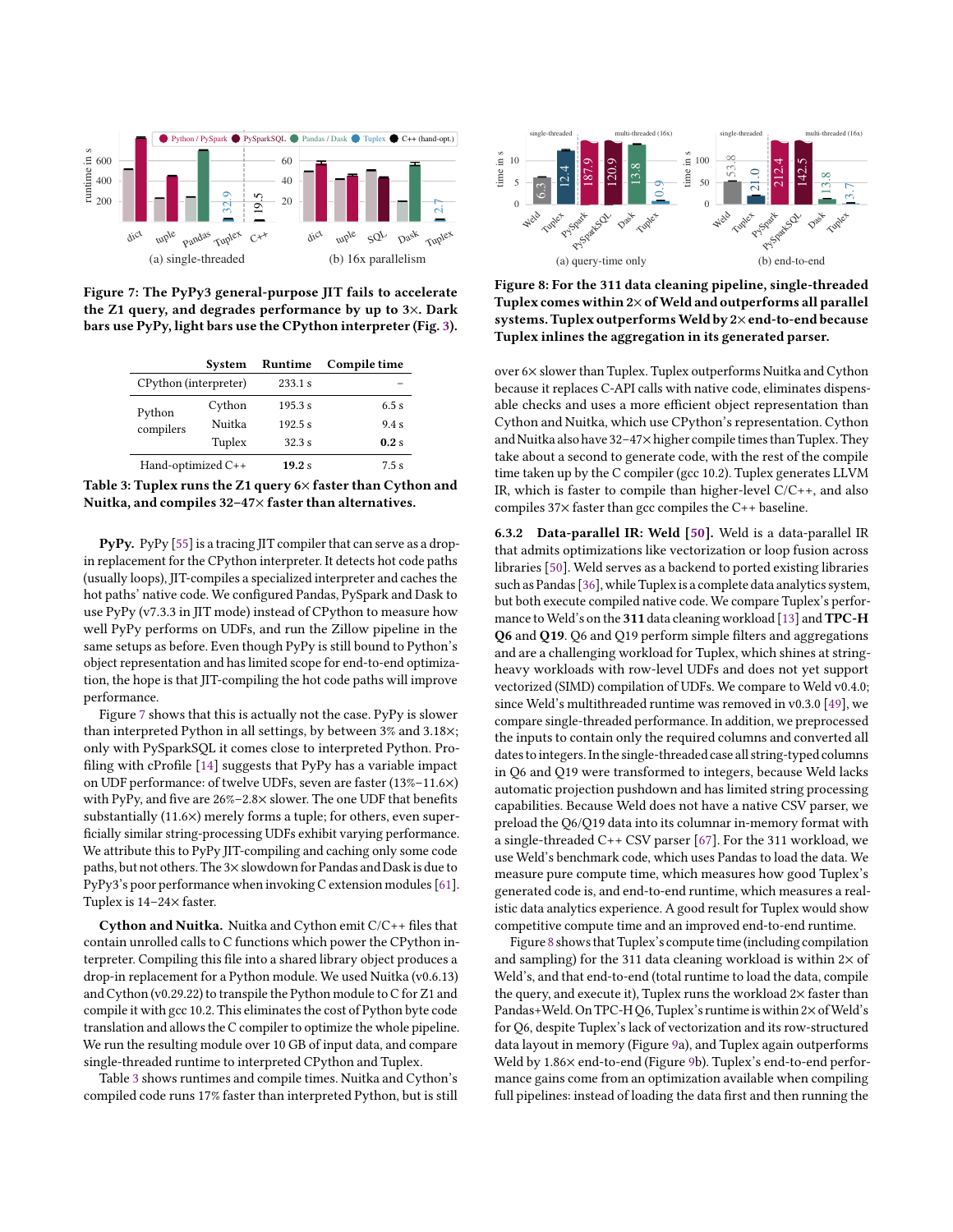<span id="page-10-3"></span>

Figure 9: For TPC-H Q6/19, Tuplex's generated code (without vectorization or indexes) is competitive with Weld's vectorized code and within 3–8× of Hyper's index-based execution. End-to-end, Tuplex outperforms Weld by  $2\times$  (due to its generated parser) and Hyper by 5–7× (by avoiding index creation).

aggregation, Tuplex generates a CSV parser and inlines the aggregation code into it. Weld, by contrast, first loads the data via Pandas to a columnar in-memory representation and then aggregates it via fast SIMD instructions. The results for Q19 are similar: due to vectorization, Weld outperforms Tuplex (without logical optimizations, 10.9s) by 2×. However, Tuplex can apply logical optimizations and push down filters as Tuplex's optimizer is aware of both UDFs and the overall query structure. This awareness leads to a 3× speedup over Weld, even though Tuplex lacks vectorization.

6.3.3 SQL query compiler: Hyper [\[25\]](#page-12-1). Tuplex is designed for analytics over large, non-indexed data sets. In classic SQL databases, query compilation is well-established.While Tuplex seeks to support a broader use case (Python UDFs) than SQL queries, we compare to the Hyper query compiler [\[25,](#page-12-1) [45\]](#page-12-23) to establish a baseline for Tuplex's performance on classic SQL queries. We use Tableau's latest Hyper-API [\[33\]](#page-12-42) (0.0.12366) to run TPC-H Q6 with 16 threads. Hyper relies on indexes for performance [\[42\]](#page-12-43): we expect Q6 to run an order of magnitude faster when indexes are used, as they allow to skip most of the data compared to a pure scan-based version. This comes at the upfront cost of creating the indexes, however.

Tuplex's scan-based query execution is indeed 3–8× slower than Hyper's index-based execution (Figure [9a](#page-10-3)). Tuplex's Python code is also more expensive to compile (120ms) than directly parsing a simple, well-structured SQL query like Q6, as Tuplex must perform additional steps like type inference and tracing. Finally, Figure [9b](#page-10-3) shows that Tuplex outperforms Hyper by 5–7× on end-to-end runtime, since Tuplex avoids upfront index creation and interleaves the aggregation with data loading through its generated parser.

6.3.4 Discussion. Tuplex by design cannot use some optimizations available to Weld or Hyper, because Tuplex adheres strictly to Python semantics and must forego optimizations that would violate these semantics (e.g., via -ffast-math). Furhter, Tuplex generates code that still contains instructions to check for exceptions, while Weld and Hyper only work on perfectly clean data.

## <span id="page-10-0"></span>6.4 Tuplex Performance Breakdown

The largest contributor to Tuplex's speedup over Spark and Dask is compiling Python UDFs to native code, but specific design choices improve Tuplex's performance by up to 3×.

We measure the impact of specific design choices and optimizations with the flights pipeline, using 4-way concurrency and with

<span id="page-10-4"></span>

Figure 10: Factor analysis for the flights pipeline: Tuplex optimization and LLVM optimizers together realize speedups.

Tuplex configured to avoid swapping. Figure [10](#page-10-4) summarizes the impact of each factor on flights (5.9 GB input data) with and without LLVM optimizers enabled, plotting times only for the compute part of the pipeline (i.e., excluding I/O). There are two high-level takeaways: first, logical optimizations and stage fusion are important; and second, our optimizations give additional purchase to the LLVM optimizers. We mention results for other pipelines where relevant; these are end-to-end numbers including I/O.

<span id="page-10-2"></span>6.4.1 Logical Optimizations. Tuplex compiles Python UDFs with full knowledge of their ASTs. This allows Tuplex to apply standard optimizations like filter and projection pushdowns and operator reorderings through UDFs-in contrast to Spark or Dask, which treat UDFs as black-boxes. We illustrate the impact such logical optimizations have with the weblogs and flight pipelines; the Zillow pipeline has few logical optimization opportunities.

In the flights pipeline, projection pushdown helps drop many of the 110 input columns early. Tuplex achieves a 2× speedup thanks to this logical optimization when we disable LLVM optimizers, but the benefit grows to 3× with LLVM optimizers enabled. This is caused by LLVM eliminating code that processes data eventually dropped and its ability to reorder basic blocks for inlined functions.

The weblogs pipeline contains a join with a list of malicious IPs and a mapColumn operator that anonymizes some records. Applying mapColumn to output rows of the (selective, i.e., filtering) join requires anonymizing fewer rows. But Spark or Dask cannot move a UDF-applying mapColumn through a join, while Tuplex can, thanks to its understanding of columns read and modified in the UDF. With this optimization, Tuplex takes 27 seconds  $(2\times$  faster than the unreordered result we reported in Figure [5\)](#page-8-3). If we manually reorder the operators in PySparkSQL, it also runs 2.5× faster (305 seconds), but remains 11.3× slower than Tuplex.

<span id="page-10-1"></span>6.4.2 Stage Fusion. Systems that treat UDFs as black-box operators are unable to end-to-end optimize across them. In Spark and Dask, a UDF operator is an optimization barrier, while Tuplex makes stages—the unit of optimized compilation—as large as possible. To measure the impact of this design, we manually insert optimization barriers in the flights pipeline, forcing Tuplex to use additional stages. We consider Tuplex with optimization barriers that mimic Spark's optimization constraints; and Tuplex with stage fusion (i.e., only the build side of a join is a barrier, cf. [§4.5\)](#page-5-0). For each, we disable and enable LLVM optimizers to measure any cross-UDF optimization enabled. Without LLVM optimizers, Tuplex takes 27.2 seconds without stage fusion and 21.1 seconds with stage fusion (22% improvement); with LLVM optimizers, runtimes drop to 17.1 and 9.9 seconds (42% improvement). Stage fusion thus enables optimization potential that improves runtime by an extra 20%.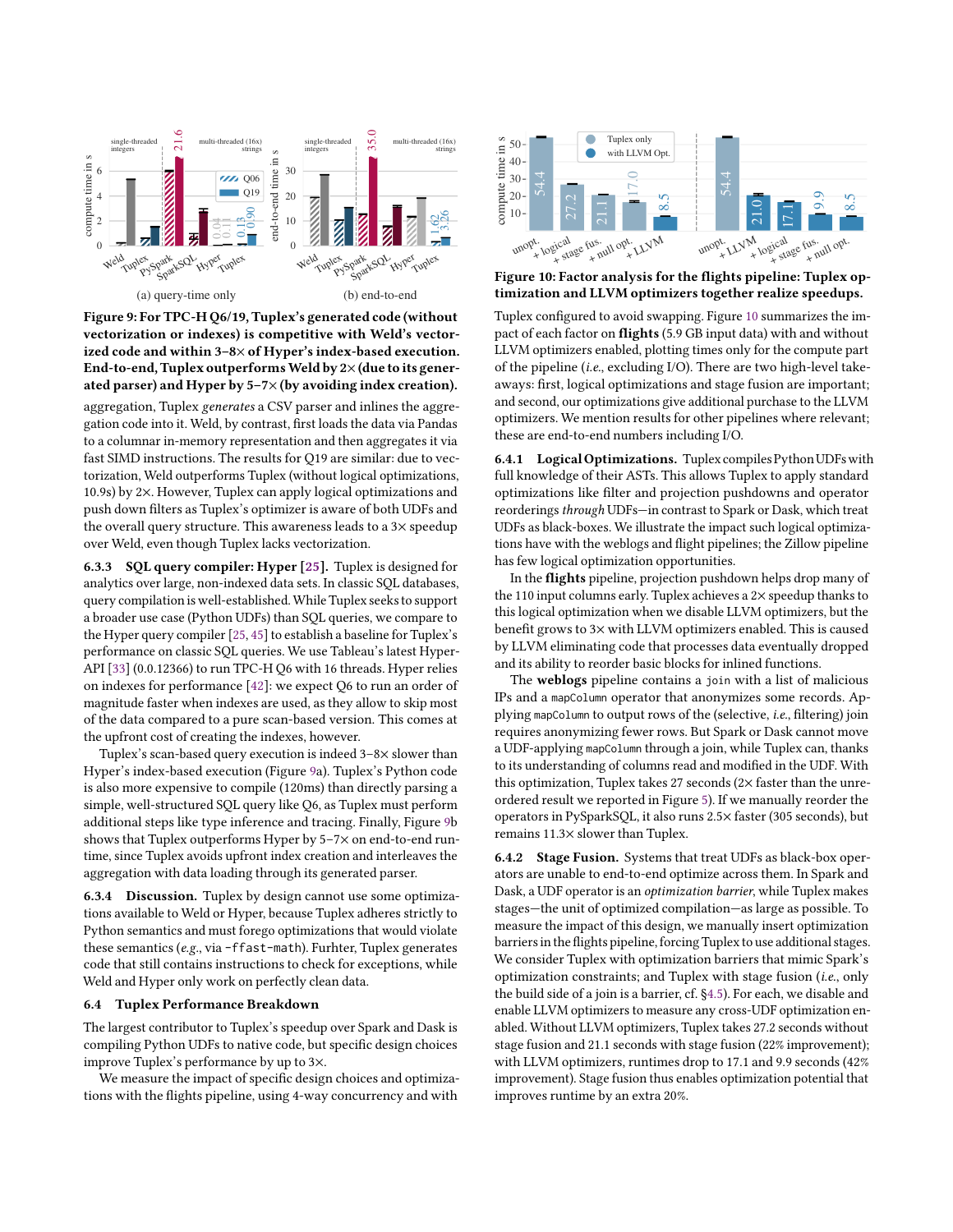<span id="page-11-2"></span>

| Setup  | Spark (64 executors)           | Tuplex (64 Lambdas)           |
|--------|--------------------------------|-------------------------------|
| 100 GB | 209.03 sec ( $\sigma$ = 10.53) | 31.5 sec ( $\sigma$ = 8.25)   |
| 1 TB   | 1791.51 sec ( $\sigma$ = 4.38) | 351.1 sec ( $\sigma$ = 22.10) |
|        |                                |                               |

Table 4: In a distributed scale-out experiment, Tuplex's Lambda backend outperforms a Spark cluster by 5.1–6.6×.

6.4.3 Optional Types off the Normal Path. Dual mode processing allows Tuplex to optimize the normal-case path by deferring complexity to the exception-case path. We measure the impact of shifting rare null values to the general-case code path ([§4.7\)](#page-5-1). In flights, this optimization reduces the pipeline's compute time by 14–19%, albeit at the cost of increasing compile time by 2 seconds, which reduces end-to-end benefit. (Larger datasets would realize more of the benefit, as compile time is a constant.)

# <span id="page-11-0"></span>6.5 Distributed, Scale-Out Execution

While our focus has been on the single-machine performance of our Tuplex prototype, some systems we compare to (PySpark and Dask) support distributed execution. To verify that Tuplex's performance gains are not merely a consequence of avoiding overheads associated with distributed operation, we compare these systems with Tuplex's experimental distributed execution over AWS Lambda functions.

We compare our prototype's Lambda backend with a maximum concurrency of 64 simultaneously running requests to a Spark cluster with 64 executors. We use Lambdas with 1.5 GB of memory. The Spark cluster runs on 32 m5.large instances that each run two executors with 1 core and 2 GB of memory per executor. This gives Spark an advantage, as it has more memory and the cluster runs continuously, while Tuplex provisions a Lambda container for each task. In addition, while Tuplex's Lambda backend writes to S3, Spark merely collects results on its driver node, as writing to S3 requires extra infrastructure [\[21,](#page-12-44) [65\]](#page-13-24). We run the Zillow pipeline over scaled datasets of 100 GB and 1 TB, with data stored in 256 MB chunks in AWS S3. To verify that the compute speed of m5.large VMs is comparable to 1.5 GB Lambda functions, we ran a microbenchmark over one 256MB chunk. It takes 3.99 seconds on an m5.large VM, while our code within a Lambda function takes 4.00 seconds on average, with some variance (min: 3.68 sec, max 9.99 sec).

Table [4](#page-11-2) shows the results. For Spark, we show numbers for the tuple-based pipeline; the dictionary and SparkSQL versions are 10– 20% slower. Tuplex completes the pipeline in 31.5 and 351 seconds for 100 GB and 1 TB, 5.1× and 6.6× faster, respectively, than the fastest Spark setup. This difference comes from Tuplex's compute speed, which outweighs the overheads associated with Lambdas (HTTP request, queueing, container provisioning, etc.). In terms of direct monetary cost, Tuplex is competitive at 4¢ for 100 GB (Spark: 3.7¢) and 55¢ for 1 TB (Spark: 32¢), while also avoiding the setup and provisioning time costs, idle costs, and EBS storage costs that Spark incurs on top of the EC2 VM costs. This suggests that Tuplex can be competitive both on a single server and in scale-out settings.

## <span id="page-11-1"></span>7 Discussion and Experience

Tuplex's primary objective is high performance for pipelines that include Python UDFs. But the dual-mode execution model may also help Tuplex users avoid some long-standing challenges of pipeline development and debugging [\[24,](#page-12-45) [53\]](#page-13-25). Key to this is Tuplex's guarantee that pipelines never fail because of malformed input rows: instead, Tuplex does its best to complete the pipeline on valid, normal-case rows and reports statistics about failed rows to the user. It is difficult to quantify the impact of failure-free pipelines on developer productivity. However, in our anecdotal experience implementing pipelines we found Tuplex preferable for several reasons:

- (1) Although our evaluation data sets are fairly "clean", they contain a small number of anomalous rows, which often caused hard-to-debug failures in Spark and Dask.
- (2) Representing rows as tuples instead of dictionaries improves PySpark performance, but the numerical indexing took painstaking work to get right. Tuplex avoids the speed-usability tradeoffs and has the same performance for tuples and dictionaries.
- (3) Making null values work with Dask/Pandas required using special datatypes (e.g., np.int64), rather native Python types, as Pandas fails on None values.
- (4) The semantics of special-purpose operators designed to help developers avoid UDFs differ from Python code. For example, SparkSQL's regex\_extract returns an empty string when there is no match, rather than NULL as a Python user might expect (Python's re returns None in this case). The weblog dataset has two anomalous rows, which cause SparkSQL to silently return incorrect results, while Tuplex correctly reported them.
- (5) We compared to Weld using the Pandas cookbook's sub-sampled 311 dataset [\[13\]](#page-12-38) (99k rows) scaled 2,000× in [§6.3.2,](#page-9-3) but Tuplex works out-of-the-box on the full NYC 311 dataset [\[47\]](#page-13-26) (22.4M rows), while Weld, PySpark, PySparkSQL, and Dask all fail and require changes to the UDF code for the realistic dataset.

We spent substantial time tracking down edge cases in framework documentation for other systems, while Tuplex's Python UDFs behaved as expected. We also found that Tuplex's reporting of exceptions and failed rows helped us track down bugs in our pipelines.

Tuplex's dual mode processing requires a representative sample. Like with any sampling approach, an unrepresentative sample can lead Tuplex to deduce an incorrect common case. If the sample itself produces only exceptions, Tuplex warns the user either to revise the pipeline or increase the sample size.

## 8 Conclusion

Tuplex is a new data analytics system that compiles Python UDFs to optimized, native code. Tuplex's key idea is dual-mode processing, which makes optimizing UDF compilation tractable. Tuplex is available as open-source software at [https://tuplex.cs.brown.edu.](https://tuplex.cs.brown.edu)

# Acknowledgments

We are grateful to Shriram Krishnamurthi and the Brown Systems and Database groups for feedback on drafts of this paper. We also thank Colby Anderson, Khosrow Arian, Ben Givertz, Andy Ly, Raghu Nimmagadda, William Riley, Yunzhi Shao, and Andrew Wei for their contributions to Tuplex's implementation.

This research was supported by NSF awards DGE-2039354 and IIS-1453171, funding from Google, and a Brown University Richard B. Salomon Award. This research was also sponsored by the United States Air Force Research Laboratory and the United States Air Force Artificial Intelligence Accelerator and was accomplished under Cooperative Agreement Number FA8750-19-2-1000. The views and conclusions contained in this document are those of the authors and should not be interpreted as representing the official policies,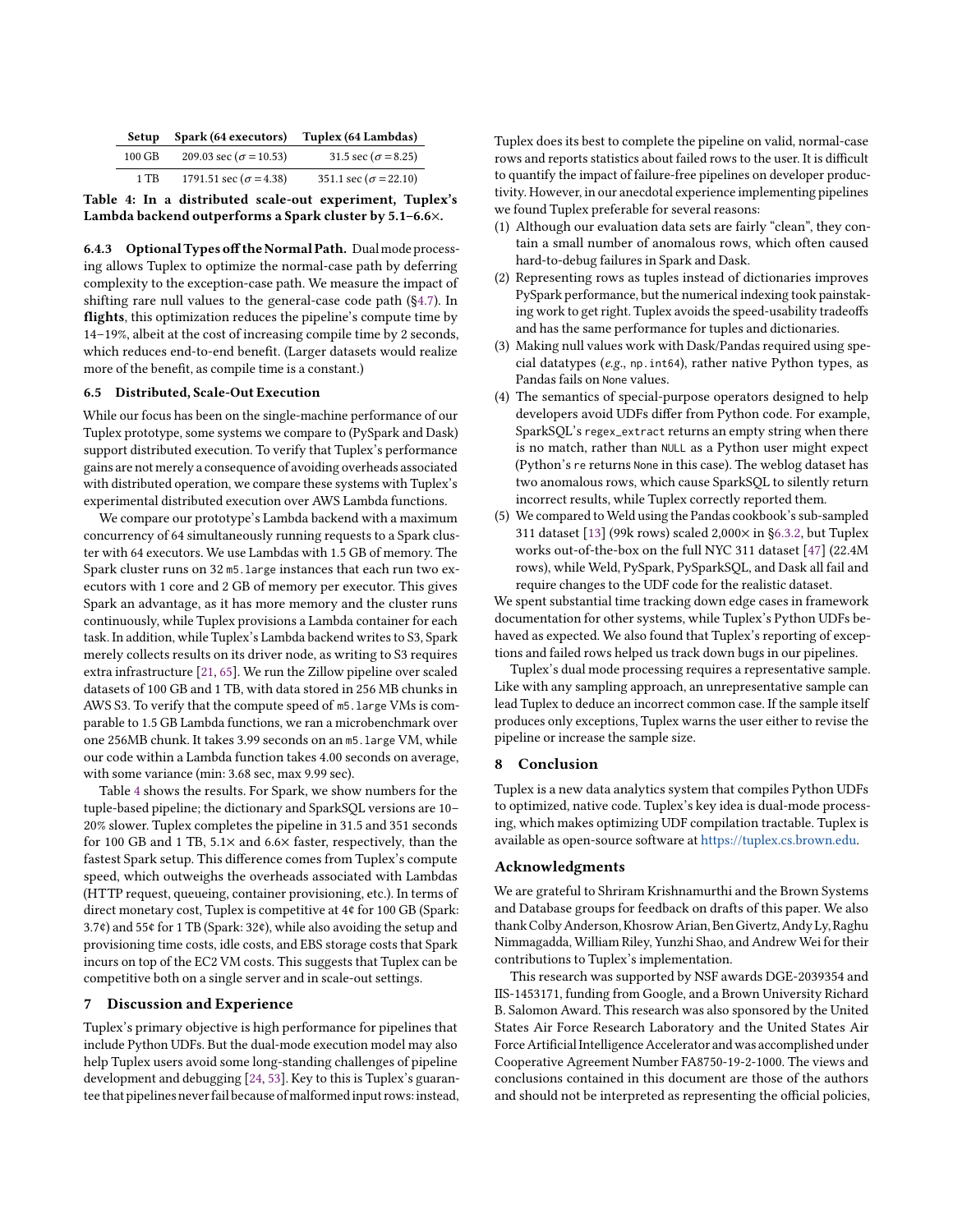either expressed or implied, of the United States Air Force or the U.S. Government. The U.S. Government is authorized to reproduce and distribute reprints for Government purposes notwithstanding any copyright notation herein.

#### References

- <span id="page-12-12"></span>[1] Yanif Ahmad and Christoph Koch. "DBToaster: A SQL Compiler for High-Performance Delta Processing in Main-Memory Databases". In: Proceedings of the VLDB Endowment 2.2 (Aug. 2009), 1566–1569.
- <span id="page-12-4"></span>[2] Anaconda, Inc. Will Numba Work For My Code? url: [http://numba.pydata.org/](http://numba.pydata.org/numba-doc/latest/user/5minguide.html#will-numba-work-for-my-code) [numba- doc/latest/user/5minguide.html#will-numba-work- for-my- code](http://numba.pydata.org/numba-doc/latest/user/5minguide.html#will-numba-work-for-my-code) (visited on 05/16/2020).
- <span id="page-12-39"></span>[3] Michael Armbrust, Reynold S. Xin, Cheng Lian, Yin Huai, Davies Liu, Joseph K. Bradley, Xiangrui Meng, Tomer Kaftan, Michael J. Franklin, Ali Ghodsi, et al. "Spark SQL: Relational Data Processing in Spark". In: Proceedings of the 2015 ACM SIGMOD International Conference on Management of Data. 2015, pages 1383–1394.
- <span id="page-12-8"></span>[4] S. Behnel, R. Bradshaw, C. Citro, L. Dalcin, D.S. Seljebotn, and K. Smith. "Cython: The Best of Both Worlds". In: Computing in Science Engineering 13.2 (2011), pages 31 –39.
- <span id="page-12-26"></span>[5] C. Chambers and D. Ungar. "Customization: Optimizing Compiler Technology for SELF, a Dynamically-Typed Object-Oriented Programming Language". In: Proceedings of the ACM SIGPLAN 1989 Conference on Programming Language Design and Implementation. Portland, Oregon, USA, 1989, pages 146–160.
- <span id="page-12-17"></span>[6] Andrew Crotty, Alex Galakatos, Kayhan Dursun, Tim Kraska, Carsten Binnig, Ugur Cetintemel, and Stan Zdonik. "An Architecture for Compiling UDFcentricWorkflows".In:Proceedings of the VLDB Endowment 8.12(2015), pages 1466– 1477.
- <span id="page-12-36"></span>[7] Databricks. W3L1: Apache Logs Lab Dataframes (Python). 2019. url: [https://da](https://databricks-prod-cloudfront.cloud.databricks.com/public/4027ec902e239c93eaaa8714f173bcfc/2799933550853697/4438435960036599/2202577924924539/latest.html) [tabricks-prod-cloudfront.cloud.databricks.com/public/4027ec902e239c93e](https://databricks-prod-cloudfront.cloud.databricks.com/public/4027ec902e239c93eaaa8714f173bcfc/2799933550853697/4438435960036599/2202577924924539/latest.html) [aaa8714f173bcfc/2799933550853697/4438435960036599/2202577924924539/](https://databricks-prod-cloudfront.cloud.databricks.com/public/4027ec902e239c93eaaa8714f173bcfc/2799933550853697/4438435960036599/2202577924924539/latest.html) [latest.html](https://databricks-prod-cloudfront.cloud.databricks.com/public/4027ec902e239c93eaaa8714f173bcfc/2799933550853697/4438435960036599/2202577924924539/latest.html) (visited on 03/24/2020).
- <span id="page-12-19"></span>[8] Databricks, Inc. Handling bad records and files. URL: https://docs.databricks.com/ [spark/latest/spark-sql/handling-bad-records.html](https://docs.databricks.com/spark/latest/spark-sql/handling-bad-records.html) (visited on 05/26/2020).
- <span id="page-12-29"></span>[9] James M Decker, Dan Moldovan, Andrew A Johnson, Guannan Wei, Vritant Bhardwaj, Gregory Essertel, and Fei Wang. Snek: Overloading Python Semantics via Virtualization.
- <span id="page-12-24"></span>[10] G. Dot, A. Martínez, and A. González. "Analysis and Optimization of Engines for Dynamically Typed Languages". In: 2015 27th International Symposium on Computer Architecture and High Performance Computing (SBAC-PAD). 2015, pages 41–48.
- <span id="page-12-21"></span>[11] Gilles Duboscq, Thomas Würthinger, Lukas Stadler, Christian Wimmer, Doug Simon, and Hanspeter Mössenböck. "An intermediate representation for speculative optimizations in a dynamic compiler". In: Proceedings of the  $7<sup>th</sup>$  ACM workshop on Virtual Machines and Intermediate Languages. 2013, pages 1–10.
- <span id="page-12-14"></span>[12] Gregory Essertel, Ruby Tahboub, James Decker, Kevin Brown, Kunle Olukotun, and Tiark Rompf. "Flare: Optimizing apache spark with native compilation for scale-up architectures and medium-size data". In: Proceedings of the  $13^{th}$ USENIX Symposium on Operating Systems Design and Implementation (OSDI). 2018, pages 799–815.
- <span id="page-12-38"></span>[13] Julia Evans. Pandas Cookbook: Chapter 7 - Cleaning up messy data. URL: [https:](https://github.com/jvns/pandas-cookbook/blob/master/cookbook/Chapter%207%20-%20Cleaning%20up%20messy%20data.ipynb) [//github.com/jvns/pandas-cookbook/blob/master/cookbook/Chapter%207%](https://github.com/jvns/pandas-cookbook/blob/master/cookbook/Chapter%207%20-%20Cleaning%20up%20messy%20data.ipynb) [20-%20Cleaning%20up%20messy%20data.ipynb](https://github.com/jvns/pandas-cookbook/blob/master/cookbook/Chapter%207%20-%20Cleaning%20up%20messy%20data.ipynb) (visited on 03/24/2020).
- <span id="page-12-40"></span>[14] Python Software Foundation. The Python Profilers: cProfile. URL: [https://docs.](https://docs.python.org/3/library/profile.html#module-cProfile) [python.org/3/library/profile.html#module-cProfile](https://docs.python.org/3/library/profile.html#module-cProfile) (visited on 05/15/2020).
- <span id="page-12-35"></span>[15] Lars Grammel. Wrangling US Flight Data - Part 1. 2015. URL: [https://www.](https://www.trifacta.com/blog/wrangling-us-flight-data-part-1/) [trifacta.com/blog/wrangling-us-flight-data-part-1/](https://www.trifacta.com/blog/wrangling-us-flight-data-part-1/) (visited on 09/14/2019).
- <span id="page-12-9"></span>[16] Kay Hayen. *Nuitka.* 2018. url: <http://nuitka.net/> (visited on 05/12/2019).<br>[17] Anna Herlihy. PYLLVM: A compiler from a subset of Python to LLVM-IR.
- <span id="page-12-18"></span>Anna Herlihy. PYLLVM: A compiler from a subset of Python to LLVM-IR. May 2016. url: <https://pycon.org.il/2016/static/sessions/anna-herlihy.pdf> (visited on 05/12/2020).
- <span id="page-12-16"></span>[18] FabianHueske,Mathias Peters,Matthias JSax,Astrid Rheinländer, Rico Bergmann, Aljoscha Krettek, and Kostas Tzoumas. "Opening the black boxes in data flow optimization". In: Proceedings of the VLDB Endowment 5.11 (2012), pages 1256– 1267.
- <span id="page-12-27"></span>[19] Eunji Jeong, Sungwoo Cho, Gyeong-In Yu, Joo Seong Jeong, Dong-Jin Shin, and Byung-Gon Chun. "JANUS: Fast and Flexible Deep Learning via Symbolic Graph Execution of Imperative Programs". In:  $Proceedings of the \ 16^{th} \ USENIX$ Symposium on Networked Systems Design and Implementation. 2019, pages 453– 468.
- <span id="page-12-28"></span>[20] Eunji Jeong, Sungwoo Cho, Gyeong-In Yu, Joo Seong Jeong, Dong-Jin Shin, Taebum Kim, and Byung-Gon Chun. "Speculative Symbolic Graph Execution of Imperative Deep Learning Programs". In: SIGOPS Oper. Syst. Rev. 53.1 (July 2019), pages 26–33.
- <span id="page-12-44"></span>[21] Cy Jervis. Introducing S3Guard: S3 Consistency for Apache Hadoop. 2017. URL:

[https://blog.cloudera.com/introducing-s3guard-s3-consistency-for-apache](https://blog.cloudera.com/introducing-s3guard-s3-consistency-for-apache-hadoop/)[hadoop/](https://blog.cloudera.com/introducing-s3guard-s3-consistency-for-apache-hadoop/) (visited on 05/26/2020).

- <span id="page-12-10"></span>[22] Li Jin. Introducing Pandas UDF for PySpark - The Databricks Blog. https:// [databricks.com/blog/2017/10/30/introducing-vectorized-udfs-for-pyspark.](https://databricks.com/blog/2017/10/30/introducing-vectorized-udfs-for-pyspark.html) [html.](https://databricks.com/blog/2017/10/30/introducing-vectorized-udfs-for-pyspark.html) 2017.
- <span id="page-12-2"></span>[23] Johannes Kepler University (JKU). The Truffle Language Implementation Framework. url: [http://www.ssw.uni-linz.ac.at/Research/Projects/JVM/Truf fle.html](http://www.ssw.uni-linz.ac.at/Research/Projects/JVM/Truffle.html) (visited on 04/17/2019).
- <span id="page-12-45"></span>[24] Sital Kedia, Shuojie Wang, and Avery Ching. Apache Spark @Scale: A 60 TB+ production use case. 2016. URL: [https://code.fb.com/core-data/apache-spark](https://code.fb.com/core-data/apache-spark-scale-a-60-tb-production-use-case/)[scale-a-60-tb-production-use-case/](https://code.fb.com/core-data/apache-spark-scale-a-60-tb-production-use-case/) (visited on 11/25/2018).
- <span id="page-12-1"></span>[25] Alfons Kemper and Thomas Neumann. "HyPer: A hybrid OLTP&OLAP main memory database system based on virtual memory snapshots". In: Proceedings of the  $27^{th}$  IEEE International Conference on Data Engineering (ICDE). 2011, pages 195–206.
- <span id="page-12-15"></span>[26] Timo Kersten, Viktor Leis, Alfons Kemper, Thomas Neumann, Andrew Pavlo, and Peter Boncz. "Everything you always wanted to know about compiled and vectorized queries but were afraid to ask". In: Proceedings of the VLDB Endowment 11.13 (2018), pages 2209–2222.
- <span id="page-12-13"></span>[27] Yannis Klonatos, Christoph Koch, Tiark Rompf, and Hassan Chafi. "Building Efficient Query Engines in a High-Level Language". In: Proceedings of the VLDB Endowment 7.10 (June 2014), 853–864.
- <span id="page-12-25"></span>[28] Sanjay Krishnan, Michael J. Franklin, Kenneth Goldberg, and Eugene Wu. BoostClean: Automated Error Detection and Repair for Machine Learning. Nov. 2017. arXiv: [1711.01299](http://arxiv.org/abs/1711.01299) [cs.DB].
- <span id="page-12-34"></span>[29] Mads R.B. Kristensen, Simon A.F. Lund, Troels Blum, and James Avery. "Fusion of Parallel Array Operations". In: Proceedings of the 2016 International Conference on Parallel Architectures and Compilation. Haifa, Israel, 2016, pages 71– 85.
- <span id="page-12-3"></span>[30] Siu Kwan Lam, Antoine Pitrou, and Stanley Seibert. "Numba: A LLVM-based Python JIT Compiler". In: Proceedings of the 2<sup>nd</sup> Workshop on the LLVM Compiler Infrastructure in HPC. Austin, Texas, 2015, 7:1–7:6.
- <span id="page-12-11"></span>[31] Chris Lattner, Mehdi Amini, Uday Bondhugula, Albert Cohen, Andy Davis, Jacques Pienaar, River Riddle, Tatiana Shpeisman, Nicolas Vasilache, and Oleksandr Zinenko. MLIR: A Compiler Infrastructure for the End of Moore's Law. 2020. arXiv: [2002.11054](http://arxiv.org/abs/2002.11054) [cs.PL].
- <span id="page-12-22"></span>[32] Chris Leary and Todd Wang. XLA: TensorFlow, compiled. 2017. URL: https: [//youtu.be/kAOanJczHA0](https://youtu.be/kAOanJczHA0) (visited on 07/15/2020).
- <span id="page-12-42"></span>[33] Tableau Software LLC. Tableau Hyper API. uni. [https://help.tableau.com/](https://help.tableau.com/current/api/hyper_api/en-us/index.html) [current/api/hyper\\_api/en-us/index.html](https://help.tableau.com/current/api/hyper_api/en-us/index.html) (visited on  $\overline{08/12/2020}$ ).
- <span id="page-12-32"></span>[34] LLVM Project. Itanium ABI Zero-cost Exception Handling. Aug. 2019. url: [https:](https://releases.llvm.org/8.0.1/docs/ExceptionHandling.html#itanium-abi-zero-cost-exception-handling) [//releases.llvm.org/8.0.1/docs/ExceptionHandling.html#itanium-abi-zero](https://releases.llvm.org/8.0.1/docs/ExceptionHandling.html#itanium-abi-zero-cost-exception-handling)[cost-exception-handling](https://releases.llvm.org/8.0.1/docs/ExceptionHandling.html#itanium-abi-zero-cost-exception-handling) (visited on 05/01/2020).
- <span id="page-12-33"></span>[35] LLVM Project. Setjmp/Longjmp Exception Handling. Aug. 2019. url: https: [//releases.llvm.org/8.0.1/docs/ExceptionHandling.html#setjmp-longjmp](https://releases.llvm.org/8.0.1/docs/ExceptionHandling.html#setjmp-longjmp-exception-handling)[exception-handling](https://releases.llvm.org/8.0.1/docs/ExceptionHandling.html#setjmp-longjmp-exception-handling) (visited on 05/01/2020).
- <span id="page-12-41"></span>[36] Wes McKinney et al. "pandas: a foundational Python library for data analysis and statistics". In: Python for High Performance and Scientific Computing 14.9 (2011).
- <span id="page-12-20"></span>[37] Micro Focus International, PLC. Vertica 9.2.x: Capturing Load Rejections and Exceptions. URL: https://www.vertica.com/docs/9.2.x/HTML/Content/ [Authoring/AdministratorsGuide/BulkLoadCOPY/CapturingLoadExceptions](https://www.vertica.com/docs/9.2.x/HTML/Content/Authoring/AdministratorsGuide/BulkLoadCOPY/CapturingLoadExceptionsAndRejections.htm) [AndRejections.htm](https://www.vertica.com/docs/9.2.x/HTML/Content/Authoring/AdministratorsGuide/BulkLoadCOPY/CapturingLoadExceptionsAndRejections.htm) (visited on 05/26/2020).
- <span id="page-12-6"></span>[38] Kevin Modzelewski. Pyston 0.6.1 released, and future plans. 2017. URL: [https:](https://blog.pyston.org/2017/01/31/pyston-0-6-1-released-and-future-plans/) [//blog.pyston.org/2017/01/31/pyston- 0- 6- 1- released- and- future- plans/](https://blog.pyston.org/2017/01/31/pyston-0-6-1-released-and-future-plans/) (visited on 04/17/2019).
- <span id="page-12-5"></span>[39] Kevin Modzelewski. Introducing Pyston: an upcoming, JIT-based Python implementation. 2018. url: [https://blogs.dropbox.com/tech/2014/04/introducing](https://blogs.dropbox.com/tech/2014/04/introducing-pyston-an-upcoming-jit-based-python-implementation/)[pyston - an - upcoming - jit - based - python - implementation/](https://blogs.dropbox.com/tech/2014/04/introducing-pyston-an-upcoming-jit-based-python-implementation/) (visited on  $05/11/2020$ ).
- <span id="page-12-7"></span>[40] Kevin Modzelewski. Pyston v2: 20% faster Python. 2020. url: [https://blog.pyston.](https://blog.pyston.org/2020/10/28/pyston-v2-20-faster-python/) [org/2020/10/28/pyston-v2-20-faster-python/](https://blog.pyston.org/2020/10/28/pyston-v2-20-faster-python/) (visited on 10/28/2020).
- <span id="page-12-0"></span> $\left[ 41\right]$  Yann Moisan. Spark performance tuning from the trenches. URL: [https://medium.](https://medium.com/teads-engineering/spark-performance-tuning-from-the-trenches-7cbde521cf60) [com/teads- engineering/spark- performance- tuning- from- the- trenches-](https://medium.com/teads-engineering/spark-performance-tuning-from-the-trenches-7cbde521cf60)[7cbde521cf60](https://medium.com/teads-engineering/spark-performance-tuning-from-the-trenches-7cbde521cf60) (visited on 03/24/2020).
- <span id="page-12-43"></span>[42] Tobias Mühlbauer, Wolf Rödiger, Robert Seilbeck, Angelika Reiser, Alfons Kemper, and Thomas Neumann. "Instant loading for main memory databases". In: Proceedings of the VLDB Endowment 6.14 (2013), pages 1702–1713.
- <span id="page-12-37"></span>[43] Myip.ms. Blacklist IP Addresses Live Database (Real-time). URL: [https://myip.](https://myip.ms/browse/blacklist) [ms/browse/blacklist](https://myip.ms/browse/blacklist) (visited on 03/24/2020).
- <span id="page-12-30"></span>[44] ChristianNavasca,ChengCai,KhanhNguyen, Brian Demsky,Shan Lu,Miryung Kim, and Guoqing Harry Xu. "Gerenuk: thin computation over big native data using speculative program transformation". In: Proceedings of the  $27<sup>th</sup>$  ACM Symposium on Operating Systems Principles (SOSP). 2019, pages 538–553.
- <span id="page-12-23"></span>[45] Thomas Neumann. "Efficiently compiling efficient query plans for modern hardware". In: Proceedings of the VLDB Endowment  $4.9(2011)$ , pages 539–550.
- <span id="page-12-31"></span>[46] Khanh Nguyen, Lu Fang, Christian Navasca, Guoqing Xu, Brian Demsky, and